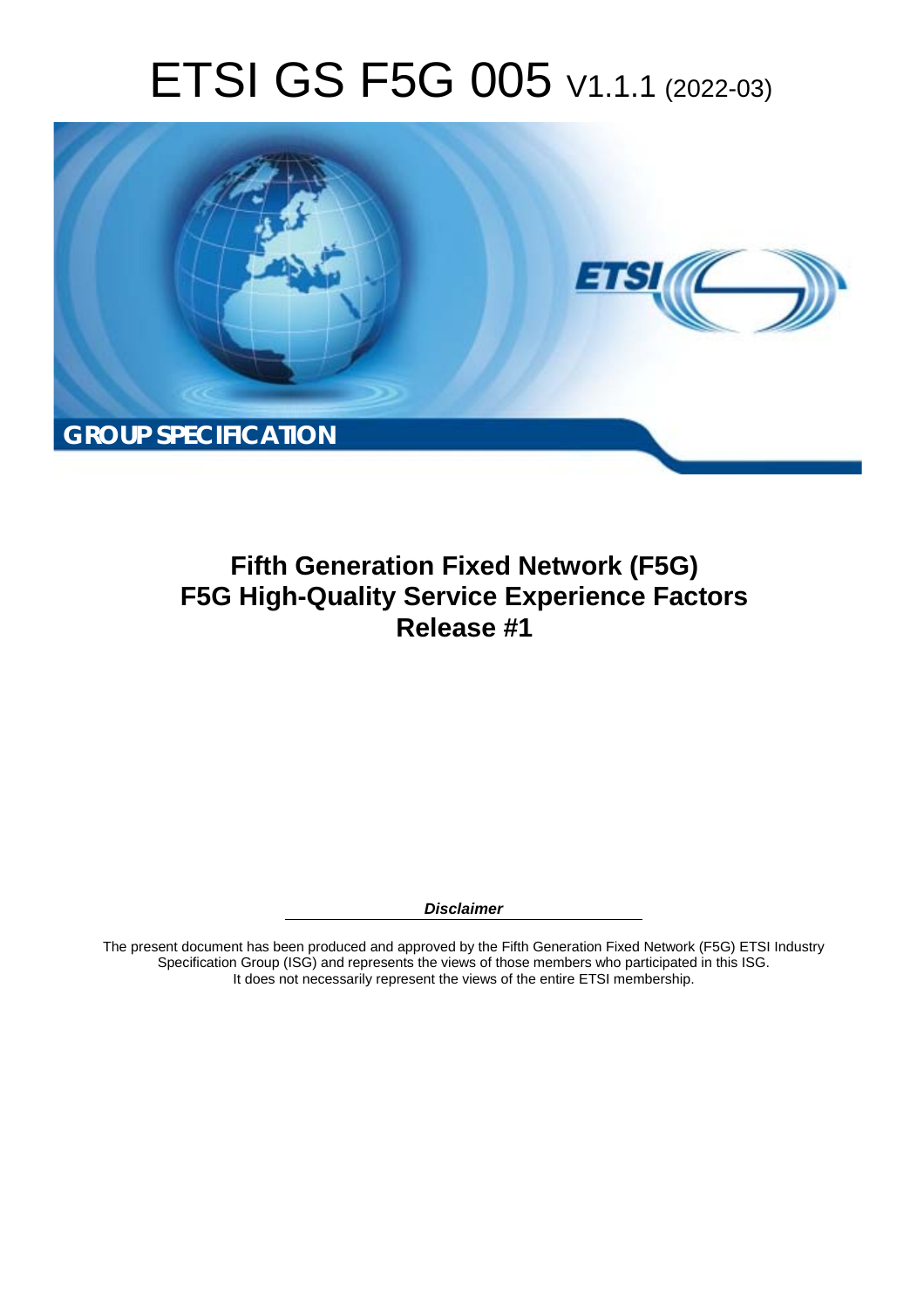Reference DGS/F5G-005\_QoE

Keywords F5G, QoE, QoS

#### *ETSI*

650 Route des Lucioles F-06921 Sophia Antipolis Cedex - FRANCE

Tel.: +33 4 92 94 42 00 Fax: +33 4 93 65 47 16

Siret N° 348 623 562 00017 - APE 7112B Association à but non lucratif enregistrée à la Sous-Préfecture de Grasse (06) N° w061004871

#### *Important notice*

The present document can be downloaded from: <http://www.etsi.org/standards-search>

The present document may be made available in electronic versions and/or in print. The content of any electronic and/or print versions of the present document shall not be modified without the prior written authorization of ETSI. In case of any existing or perceived difference in contents between such versions and/or in print, the prevailing version of an ETSI deliverable is the one made publicly available in PDF format at [www.etsi.org/deliver](http://www.etsi.org/deliver).

Users of the present document should be aware that the document may be subject to revision or change of status. Information on the current status of this and other ETSI documents is available at <https://portal.etsi.org/TB/ETSIDeliverableStatus.aspx>

If you find errors in the present document, please send your comment to one of the following services: <https://portal.etsi.org/People/CommiteeSupportStaff.aspx>

#### *Notice of disclaimer & limitation of liability*

The information provided in the present deliverable is directed solely to professionals who have the appropriate degree of experience to understand and interpret its content in accordance with generally accepted engineering or other professional standard and applicable regulations.

No recommendation as to products and services or vendors is made or should be implied.

No representation or warranty is made that this deliverable is technically accurate or sufficient or conforms to any law and/or governmental rule and/or regulation and further, no representation or warranty is made of merchantability or fitness for any particular purpose or against infringement of intellectual property rights.

In no event shall ETSI be held liable for loss of profits or any other incidental or consequential damages.

Any software contained in this deliverable is provided "AS IS" with no warranties, express or implied, including but not limited to, the warranties of merchantability, fitness for a particular purpose and non-infringement of intellectual property rights and ETSI shall not be held liable in any event for any damages whatsoever (including, without limitation, damages for loss of profits, business interruption, loss of information, or any other pecuniary loss) arising out of or related to the use of or inability to use the software.

#### *Copyright Notification*

No part may be reproduced or utilized in any form or by any means, electronic or mechanical, including photocopying and microfilm except as authorized by written permission of ETSI. The content of the PDF version shall not be modified without the written authorization of ETSI.

The copyright and the foregoing restriction extend to reproduction in all media.

© ETSI 2022. All rights reserved.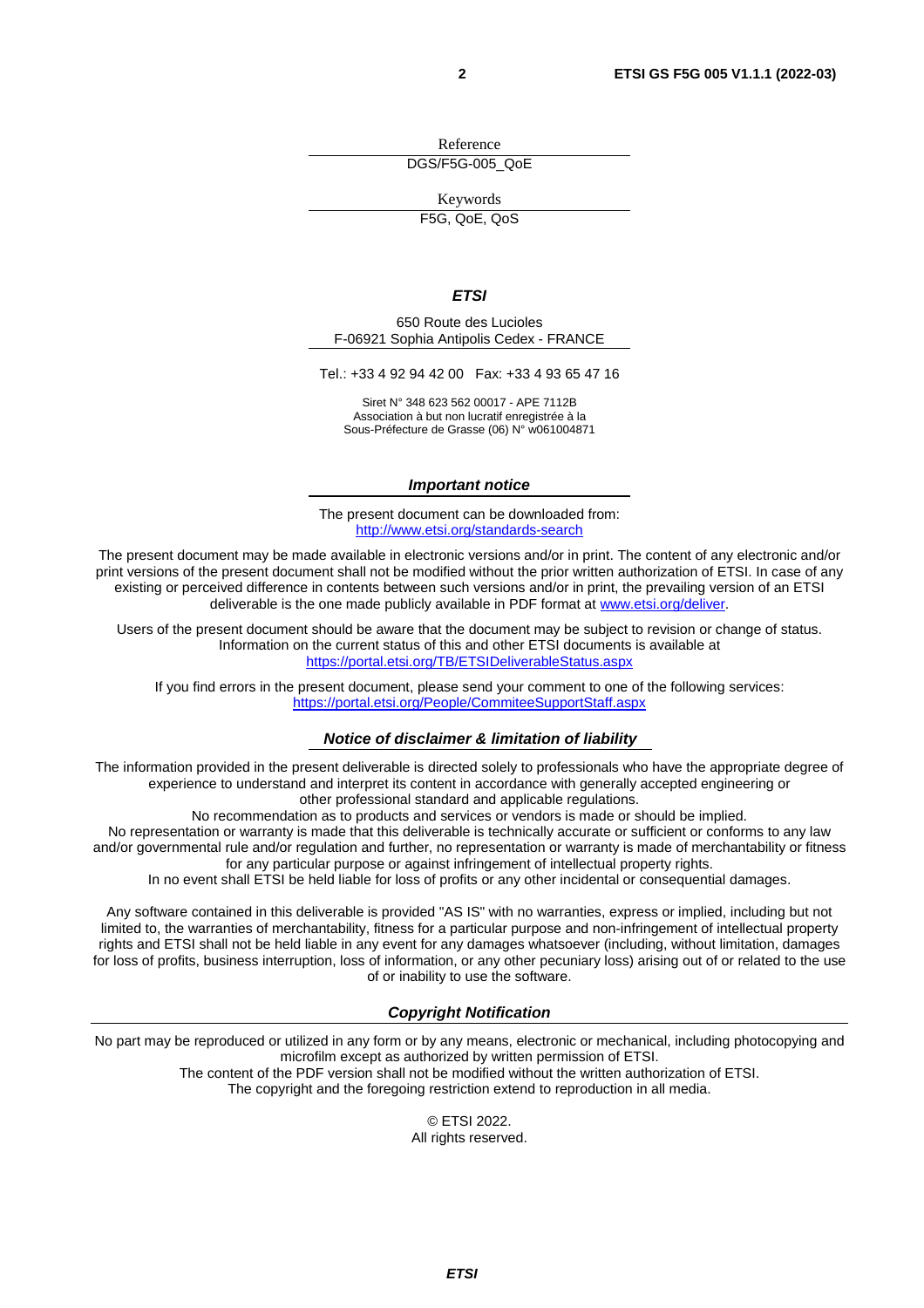## Contents

| $\mathbf{I}$     |  |  |  |  |  |
|------------------|--|--|--|--|--|
| 2                |  |  |  |  |  |
| 2.1              |  |  |  |  |  |
| 2.2              |  |  |  |  |  |
|                  |  |  |  |  |  |
| 3                |  |  |  |  |  |
| 3.1              |  |  |  |  |  |
| 3.2              |  |  |  |  |  |
| 3.3              |  |  |  |  |  |
| $\overline{4}$   |  |  |  |  |  |
| 4.1              |  |  |  |  |  |
| 4.2              |  |  |  |  |  |
|                  |  |  |  |  |  |
| 5                |  |  |  |  |  |
| 5.1              |  |  |  |  |  |
| 5.1.1            |  |  |  |  |  |
| 5.1.2<br>5.1.2.1 |  |  |  |  |  |
| 5.1.2.2          |  |  |  |  |  |
| 5.1.2.3          |  |  |  |  |  |
| 5.1.2.4          |  |  |  |  |  |
| 5.1.2.5          |  |  |  |  |  |
| 5.1.3            |  |  |  |  |  |
| 5.1.4            |  |  |  |  |  |
| 5.2              |  |  |  |  |  |
| 5.2.1            |  |  |  |  |  |
| 5.2.2            |  |  |  |  |  |
| 5.2.2.1          |  |  |  |  |  |
| 5.2.2.2          |  |  |  |  |  |
| 5.2.3            |  |  |  |  |  |
| 5.2.4            |  |  |  |  |  |
| 6                |  |  |  |  |  |
|                  |  |  |  |  |  |
| 6.1<br>6.1.1     |  |  |  |  |  |
| 6.1.2            |  |  |  |  |  |
| 6.1.3            |  |  |  |  |  |
| 6.1.4            |  |  |  |  |  |
| 6.2              |  |  |  |  |  |
| 6.2.1            |  |  |  |  |  |
| 6.2.2            |  |  |  |  |  |
| 6.2.2.1          |  |  |  |  |  |
| 6.2.2.2          |  |  |  |  |  |
| 6.2.2.3          |  |  |  |  |  |
| 6.2.2.4          |  |  |  |  |  |
| 6.2.2.5          |  |  |  |  |  |
| 6.2.3            |  |  |  |  |  |
| 6.2.3.1          |  |  |  |  |  |
| 6.2.3.2          |  |  |  |  |  |
| 6.2.4            |  |  |  |  |  |
| 6.2.4.1          |  |  |  |  |  |
| 6.2.4.2          |  |  |  |  |  |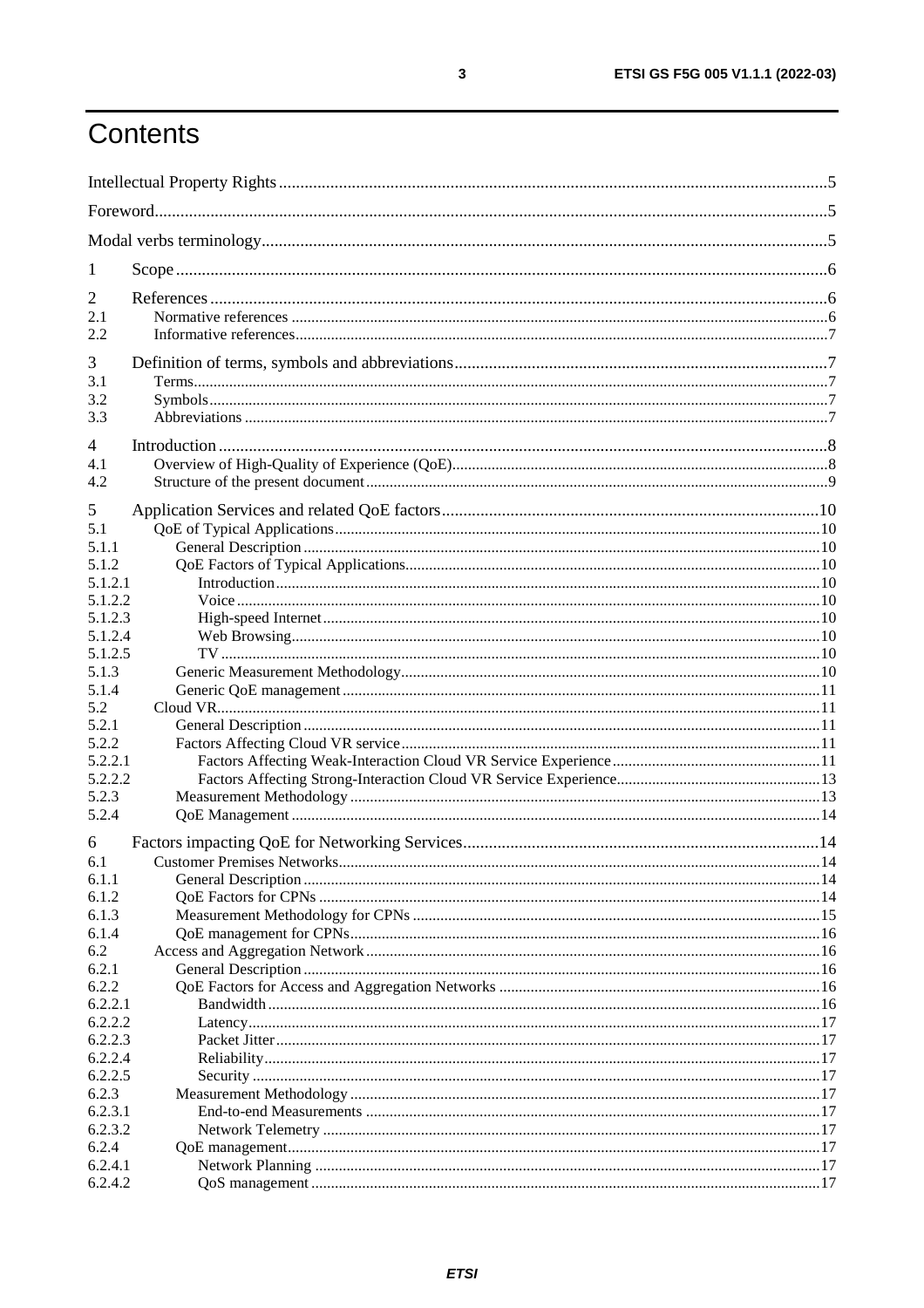| 7       |                                                                                                          |  |  |  |  |  |  |
|---------|----------------------------------------------------------------------------------------------------------|--|--|--|--|--|--|
| 7.1     |                                                                                                          |  |  |  |  |  |  |
| 7.2     |                                                                                                          |  |  |  |  |  |  |
| 7.2.1   |                                                                                                          |  |  |  |  |  |  |
| 7.2.2   |                                                                                                          |  |  |  |  |  |  |
| 7.2.3   |                                                                                                          |  |  |  |  |  |  |
| 7.3     |                                                                                                          |  |  |  |  |  |  |
| 7.3.1   |                                                                                                          |  |  |  |  |  |  |
| 7.3.2   |                                                                                                          |  |  |  |  |  |  |
| 7.3.3   |                                                                                                          |  |  |  |  |  |  |
| 7.3.4   |                                                                                                          |  |  |  |  |  |  |
| 7.4     |                                                                                                          |  |  |  |  |  |  |
| 7.4.1   |                                                                                                          |  |  |  |  |  |  |
| 7.4.2   |                                                                                                          |  |  |  |  |  |  |
| 7.5     |                                                                                                          |  |  |  |  |  |  |
| 7.5.1   |                                                                                                          |  |  |  |  |  |  |
| 7.5.2   |                                                                                                          |  |  |  |  |  |  |
| 7.5.2.1 |                                                                                                          |  |  |  |  |  |  |
| 7.5.2.2 |                                                                                                          |  |  |  |  |  |  |
| 7.5.2.3 |                                                                                                          |  |  |  |  |  |  |
| 8       |                                                                                                          |  |  |  |  |  |  |
| 8.1     |                                                                                                          |  |  |  |  |  |  |
| 8.2     |                                                                                                          |  |  |  |  |  |  |
|         |                                                                                                          |  |  |  |  |  |  |
|         | <b>Annex A (informative):</b><br><b>Example of quality monitoring for media services over UDP/RTP 28</b> |  |  |  |  |  |  |
|         | <b>Example of quality monitoring for media services over TCP30</b><br><b>Annex B</b> (informative):      |  |  |  |  |  |  |
|         |                                                                                                          |  |  |  |  |  |  |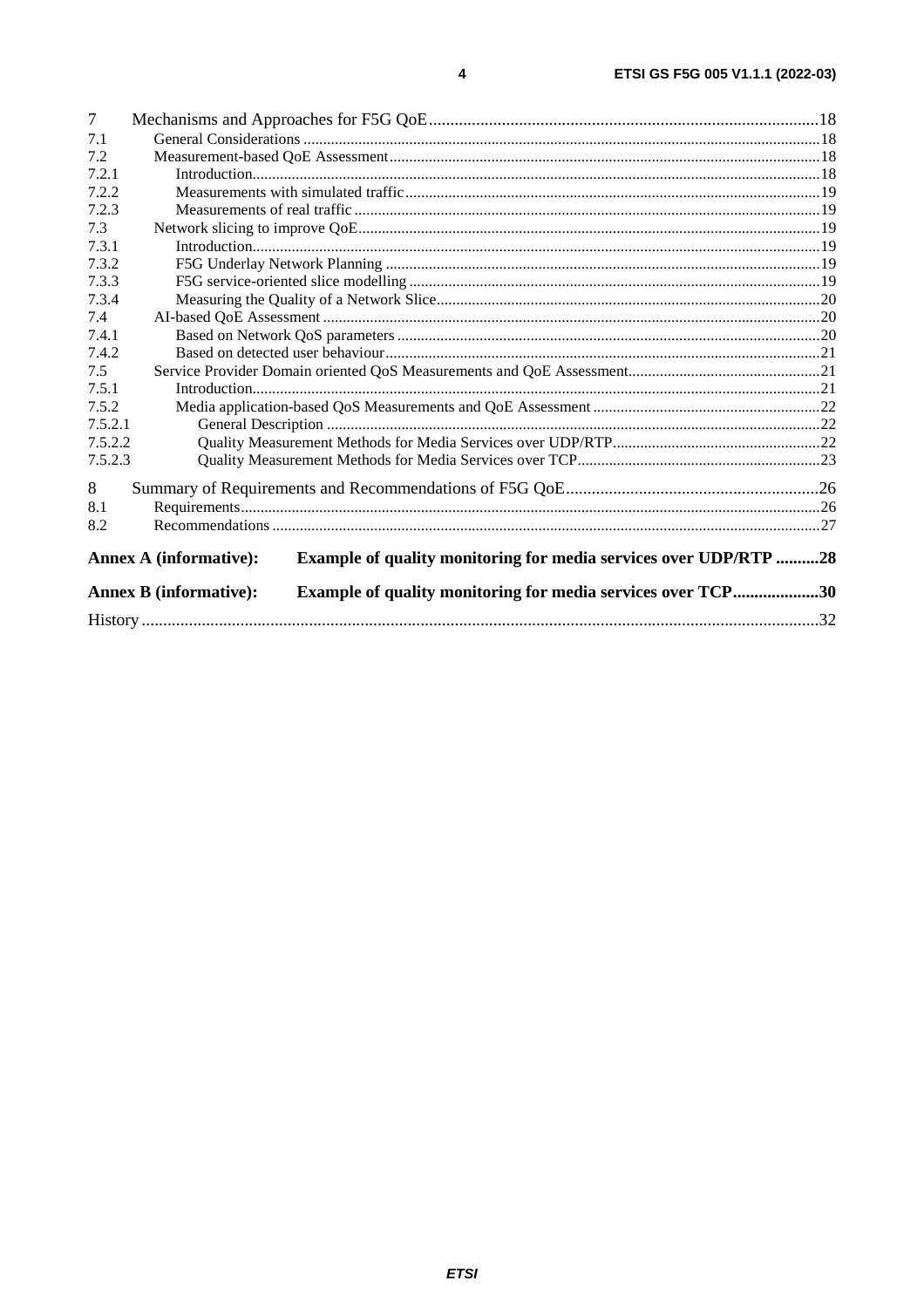## <span id="page-4-0"></span>Intellectual Property Rights

#### Essential patents

IPRs essential or potentially essential to normative deliverables may have been declared to ETSI. The declarations pertaining to these essential IPRs, if any, are publicly available for **ETSI members and non-members**, and can be found in ETSI SR 000 314: *"Intellectual Property Rights (IPRs); Essential, or potentially Essential, IPRs notified to ETSI in respect of ETSI standards"*, which is available from the ETSI Secretariat. Latest updates are available on the ETSI Web server [\(https://ipr.etsi.org/](https://ipr.etsi.org/)).

Pursuant to the ETSI Directives including the ETSI IPR Policy, no investigation regarding the essentiality of IPRs, including IPR searches, has been carried out by ETSI. No guarantee can be given as to the existence of other IPRs not referenced in ETSI SR 000 314 (or the updates on the ETSI Web server) which are, or may be, or may become, essential to the present document.

#### **Trademarks**

The present document may include trademarks and/or tradenames which are asserted and/or registered by their owners. ETSI claims no ownership of these except for any which are indicated as being the property of ETSI, and conveys no right to use or reproduce any trademark and/or tradename. Mention of those trademarks in the present document does not constitute an endorsement by ETSI of products, services or organizations associated with those trademarks.

**DECT™**, **PLUGTESTS™**, **UMTS™** and the ETSI logo are trademarks of ETSI registered for the benefit of its Members. **3GPP™** and **LTE™** are trademarks of ETSI registered for the benefit of its Members and of the 3GPP Organizational Partners. **oneM2M™** logo is a trademark of ETSI registered for the benefit of its Members and of the oneM2M Partners. **GSM**® and the GSM logo are trademarks registered and owned by the GSM Association.

## Foreword

This Group Specification (GS) has been produced by ETSI Industry Specification Group (ISG) Fifth Generation Fixed Network (F5G).

## Modal verbs terminology

In the present document "**shall**", "**shall not**", "**should**", "**should not**", "**may**", "**need not**", "**will**", "**will not**", "**can**" and "**cannot**" are to be interpreted as described in clause 3.2 of the [ETSI Drafting Rules](https://portal.etsi.org/Services/editHelp!/Howtostart/ETSIDraftingRules.aspx) (Verbal forms for the expression of provisions).

"**must**" and "**must not**" are **NOT** allowed in ETSI deliverables except when used in direct citation.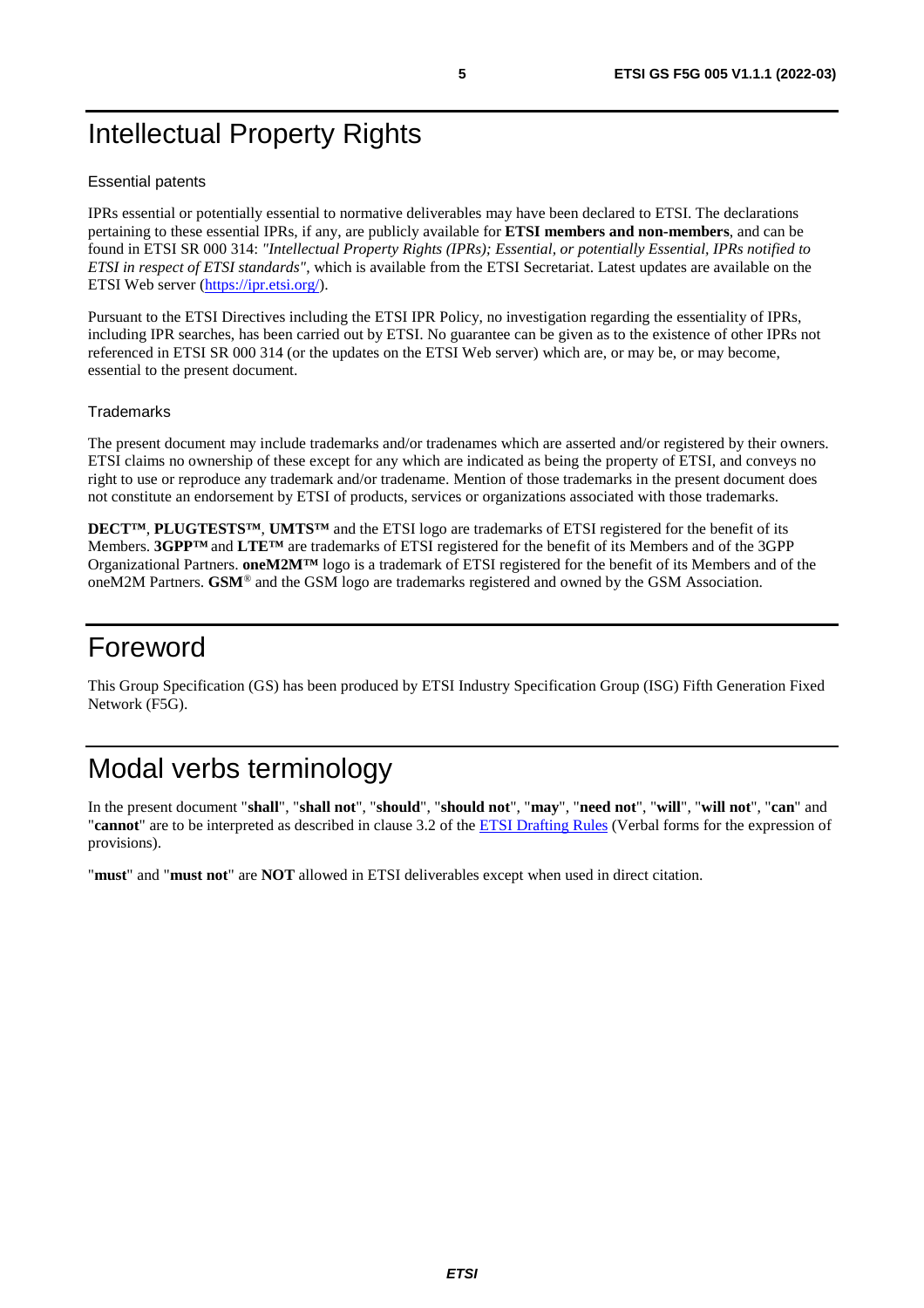## <span id="page-5-0"></span>1 Scope

The present document studies the end-to-end Quality of Experience (QoE) factors for services over the broadband network. High-QoE reflects the overall performance at the service level from the perspective of the end user. The present document analyses the general factors that impact service performance and identifies the overall high-QoE dimensions for each service. The key services discussed in the present document are typical Internet applications and Virtual Reality (VR). Other services and applications QoE are for further study.

## 2 References

## 2.1 Normative references

References are either specific (identified by date of publication and/or edition number or version number) or non-specific. For specific references, only the cited version applies. For non-specific references, the latest version of the referenced document (including any amendments) applies.

Referenced documents which are not found to be publicly available in the expected location might be found at [https://docbox.etsi.org/Reference](https://docbox.etsi.org/Reference/).

NOTE: While any hyperlinks included in this clause were valid at the time of publication, ETSI cannot guarantee their long term validity.

The following referenced documents are necessary for the application of the present document.

[1] ETSI GS F5G 004: "F5G Architecture Release 1". [2] Recommendation ITU-T Y.1540: "Internet protocol data communication service - IP packet transfer and availability performance parameters". [3] Recommendation ITU-T P.863: "Perceptual objective listening quality prediction". [4] ETSI TS 103 222-1: "Speech and multimedia Transmission Quality (STQ); Reference benchmarking, background traffic profiles and KPIs; Part 1: Reference benchmarking, background traffic profiles and KPIs for VoIP and FoIP in fixed networks". [5] ETSI TS 103 222-2: "Speech and multimedia Transmission Quality (STQ); Reference benchmarking, background traffic profiles and KPIs; Part 2: Reference benchmarking and KPIs for High speed internet". [6] Recommendation ITU-T J.247: "Objective perceptual multimedia video quality measurement in the presence of a full reference". [7] IETF RFC 3357: "One-way Loss Pattern Sample Metrics". [8] IETF RFC 768: "User Datagram Protocol". [9] IETF RFC 3550: "RTP: A Transport Protocol for Real-Time Applications". [10] IETF RFC 793: "Transmission Control Protocol". [11] Recommendation ITU-T P.10: "Vocabulary for performance and quality of service". [12] Recommendation ITU-T G.988: "ONU management and control interface (OMCI) specification".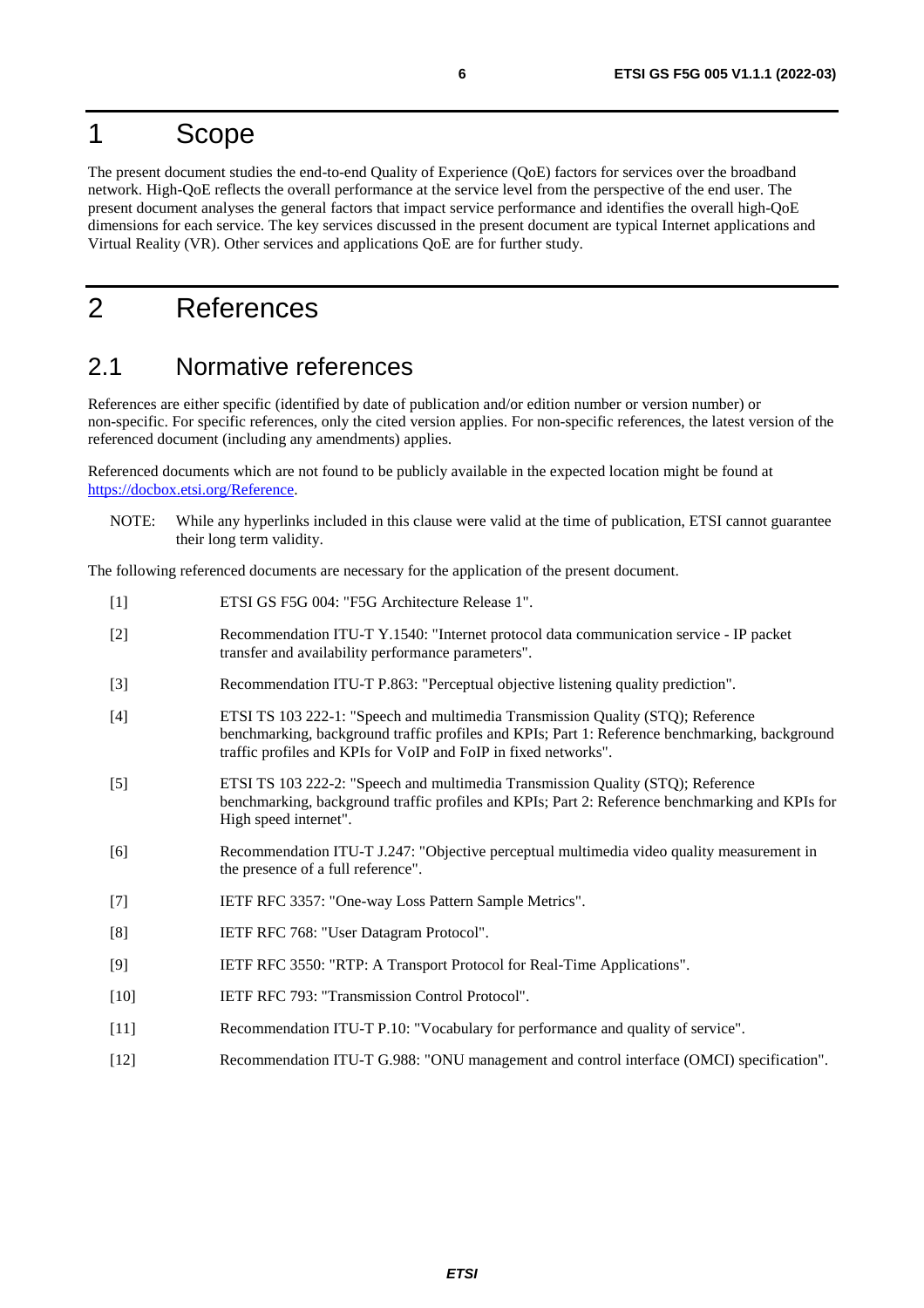## <span id="page-6-0"></span>2.2 Informative references

References are either specific (identified by date of publication and/or edition number or version number) or non-specific. For specific references, only the cited version applies. For non-specific references, the latest version of the referenced document (including any amendments) applies.

NOTE: While any hyperlinks included in this clause were valid at the time of publication, ETSI cannot guarantee their long term validity.

The following referenced documents are not necessary for the application of the present document but they assist the user with regard to a particular subject area.

- [i.1] ETSI TR 102 505: "Speech and multimedia Transmission Quality (STQ); Development of a Reference Web page".
- [i.2] ETSI EG 202 057 (Part 1 to 4): "Speech Processing, Transmission and Quality Aspects (STQ); User related QoS parameter definitions and measurements".
- [i.3] Broadband Forum (BBF) TR-126: "Triple-play Services Quality of Experience (QoE) Requirements".
- [i.4] ETSI GR F5G 002: "F5G Use Cases Release 1".
- [i.5] ETSI White Paper No. 47, "Fibre Development Index: Driving Towards an F5G Gigabit Society", ISBN No. 979-10-92620-41-1.

## 3 Definition of terms, symbols and abbreviations

### 3.1 Terms

For the purposes of the present document, the terms given in F5G Architecture [\[1](#page-5-0)] and the following apply:

**Key Quality Indicators (KQI):** QoS metrics, which are important and have a major impact on the QoE of applications and networks

**Mean Opinion Score (MOS):** mean of the values on a predefined scale that users assign to their opinion of the performance of a system quality

NOTE: See Recommendation ITU-T P.10 [\[11](#page-5-0)].

**Quality of Experience (QoE):** subjective measure of performance of applications or services that relies in human opinion on the perceived quality

**Quality of Service (QoS):** description or quantitative measurements of the overall performance of the F5G system at the network, service, and application domain

### 3.2 Symbols

Void.

## 3.3 Abbreviations

For the purposes of the present document, the abbreviations given in F5G Architecture [\[1](#page-5-0)] and the following apply:

| AP          | Wi-Fi <sup>®</sup> Access Points |
|-------------|----------------------------------|
| Cloud VR    | Cloud Virtual Reality            |
| <b>DRTT</b> | Downstream Round-Trip Time       |
| <b>DSLR</b> | Downstream Segment Loss Rate     |
| FoV         | Field of View                    |

*ETSI*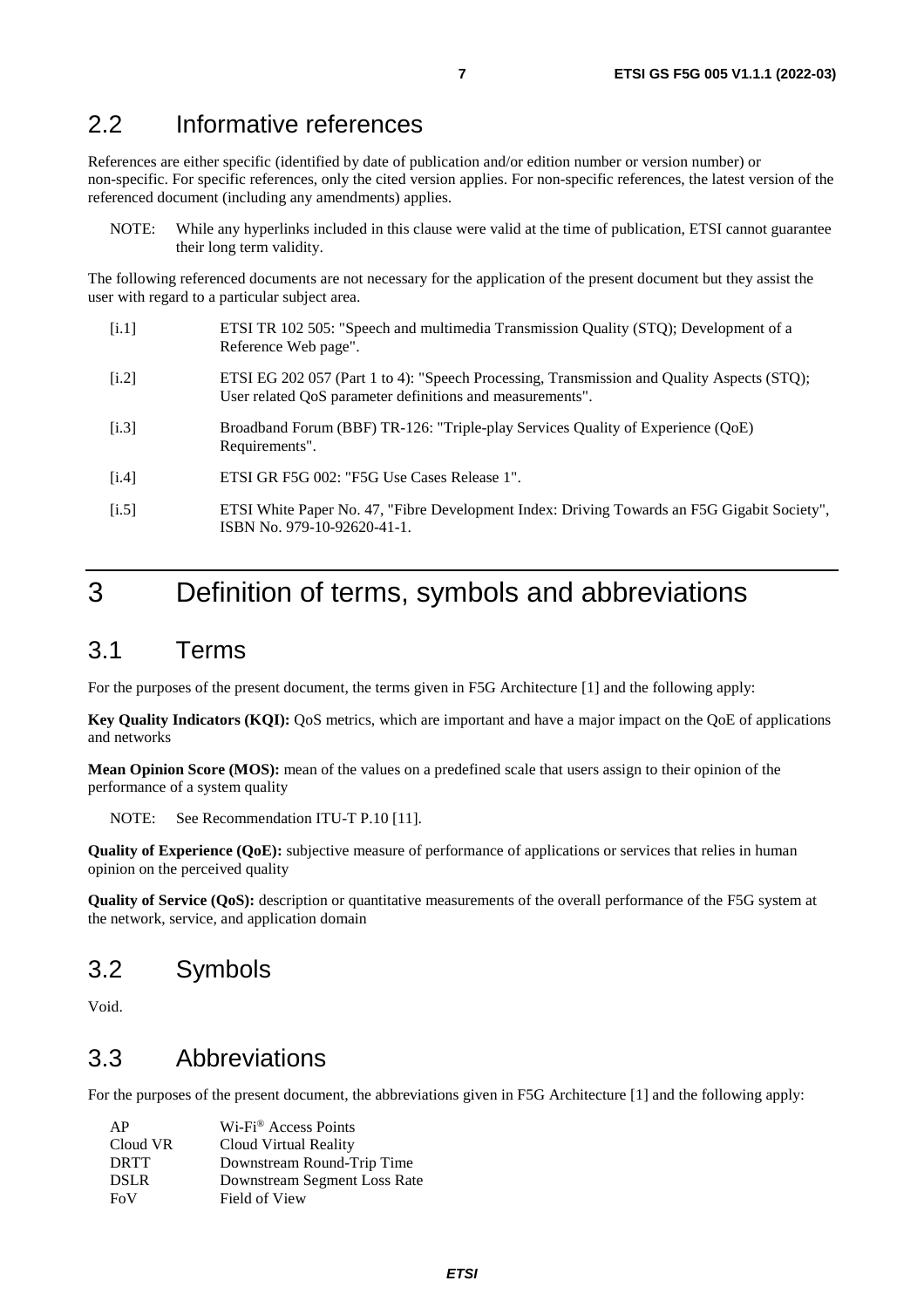<span id="page-7-0"></span>

| KOI        | <b>Key Quality Indicators</b>     |
|------------|-----------------------------------|
| <b>MOS</b> | <b>Mean Opinion Score</b>         |
| <b>NPS</b> | Net Promoter Score                |
| USLR       | <b>Upstream Segment Loss Rate</b> |
| VoD        | Video on Demand                   |

## 4 Introduction

## 4.1 Overview of High-Quality of Experience (QoE)

This clause provides an introduction to Quality of Experience (QoE) and the distinction between QoE and QoS as used in the present document.

The QoE (Quality of Experience) and QoS (Quality of Service) terminology (see clause 3.1 for the term) are often used interchangeably, but are actually two separate concepts.

The QoE is a combination of objective measurable components (as metrics on the conditions in the network and service platforms that are required for a specific service to work properly) and subjective components (as user expectancy on the service, user previous experience or user personal preferences).

Mean Opinion Score (MOS) is one often used QoE measurement metric typically used to quantify the perceptual impact (the users' QoE) for various forms of service degradation.

QoE can also be assessed based on objective QoS metrics. There are different QoS metrics, which can be gathered, some easy to collect other more difficult. Depending on the specific service different combinations of these metrics may be needed for QoE assessment. The availability and understanding of these QoS metrics determine QoE assessment in different levels of detail. This QoE assessment based on QoS metrics is the focus of the present document.

QoS is a measure of the performance of networked services at the network or application level. QoS also refers to a set of techniques that enable the network administrator to manage the network performance differentiating between different users. QoS metrics may include network layer measurements such as packet loss, delay or jitter or application level measurements such as video frame loss, frame freezing, image distortion. The Key Quality Indicators (KQI) are the QoS metrics, which have the largest impact on QoE.

In general, there is a non-linear relationship between the subjective QoE as measured by the MOS or other metrics and various parameters used to measure network performance (e.g. encoding bit rate, packet loss, delay, availability, etc.).Typically there will be multiple service or network level performance (QoS) metrics that will impact overall QoE. The relationship between QoE and service and network performance (QoS) metrics is typically derived empirically. Having identified the QoE/QoS relationship, if it is possible, it can be used to predict the expected QoE for a user, given the QoS parameters, or given a target QoE, the required network and service requirements can be derived.



Measurable Network and Service QoS

**Figure 4-1: Example QoS/QoE non-linear relationship**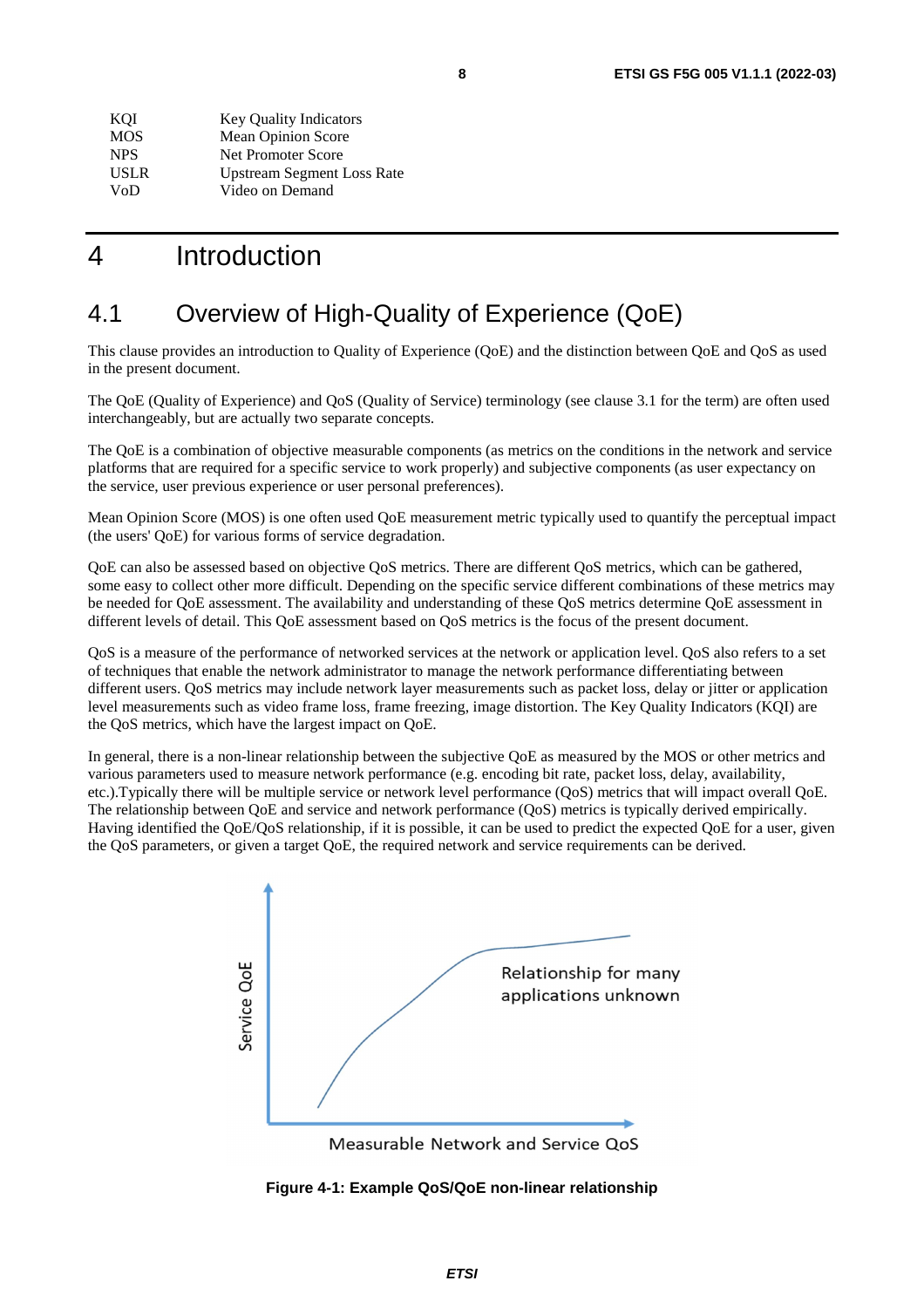<span id="page-8-0"></span>The Key Quality Indicators (KQI) are composed by the QoS metrics, which have the largest impact on QoE, namely user centric and service specific quality patterns that directly influence the user perception for each service category. The definition of these quality patterns poses a challenge where Artificial Intelligence correlation techniques may play an important role.

QoE targets are needed for each service and application and should be included from the beginning in system design and engineering processes where they are translated into objective service level performance metrics.

QoE requirements shall be considered from a complete end-to-end system perspective. All end-systems (client and servers), application services and networks (nodes, links) that can contribute to the user experience using a service shall be taken into account. But also several stakeholders are contributing to a high end-to-end QoE. Those include the network service provider, the application provider, and the server/client device providers among others.

QoE-oriented engineering includes processes to analyses user requirements, derive measurable parameters, having the different configuration aspects of the components in the end-to-end service delivery chain, and identify the relationship between the measurable parameters and the subjective user quality of experience.

Quality of Experience is an important factor in the success of F5G services and is expected to be a key differentiator with respect to competing service offerings. Subscribers to network services and applications are increasingly sensitive to how well a service meets their expectations for performance, operability, availability, and ease of use.

## 4.2 Structure of the present document

User assessment of application and service quality has some subjective aspects, however the present document focuses on QoE assessment based on measurements. These measurements are made at network and at application level.

|                                               | <b>Overview</b> (Clause 4)                     |
|-----------------------------------------------|------------------------------------------------|
| (Clause 5)<br><b>KQI on Application level</b> | (Clause 6)<br><b>KQI on Network level</b>      |
|                                               |                                                |
| Typical applications (voice, HIS,             | <b>Customers Premises Network</b><br>$\bullet$ |
| Web browsing, TV)                             | Access and Aggregation<br>٠                    |
| <b>Cloud Virtual Reality</b>                  | <b>Network</b>                                 |

### F5G High Quality Service Experience Factors

## **Mechanisms and Approaches for F5G QoE** (Clause 7)

## **Summary of Requirements and Recommendations** (Clause 8)

#### **Figure 4-2: Structure of the present document**

The present document is structured as follows:

- Clause 5: Specification of the measurable Key Quality Indicators (KQI) on the application level (typical applications by referencing the appropriate specifications and Cloud VR as a new application with new sets of KQIs enabled by F5G).
- Clause 6: Specification of the measurable Key Quality Indicators on the network level in the different segments of the network.
- Clause 7: Specification of different mechanisms and approaches to either measure or improve QoE. Several measurement approaches for key performance indicators and QoE assessment methods are specified and the use of novel concepts like network slicing and AI-based QoE assessment are described.
- Clause 8: Finally, the present document is summarizing the requirements and recommendation for a F5G QoE.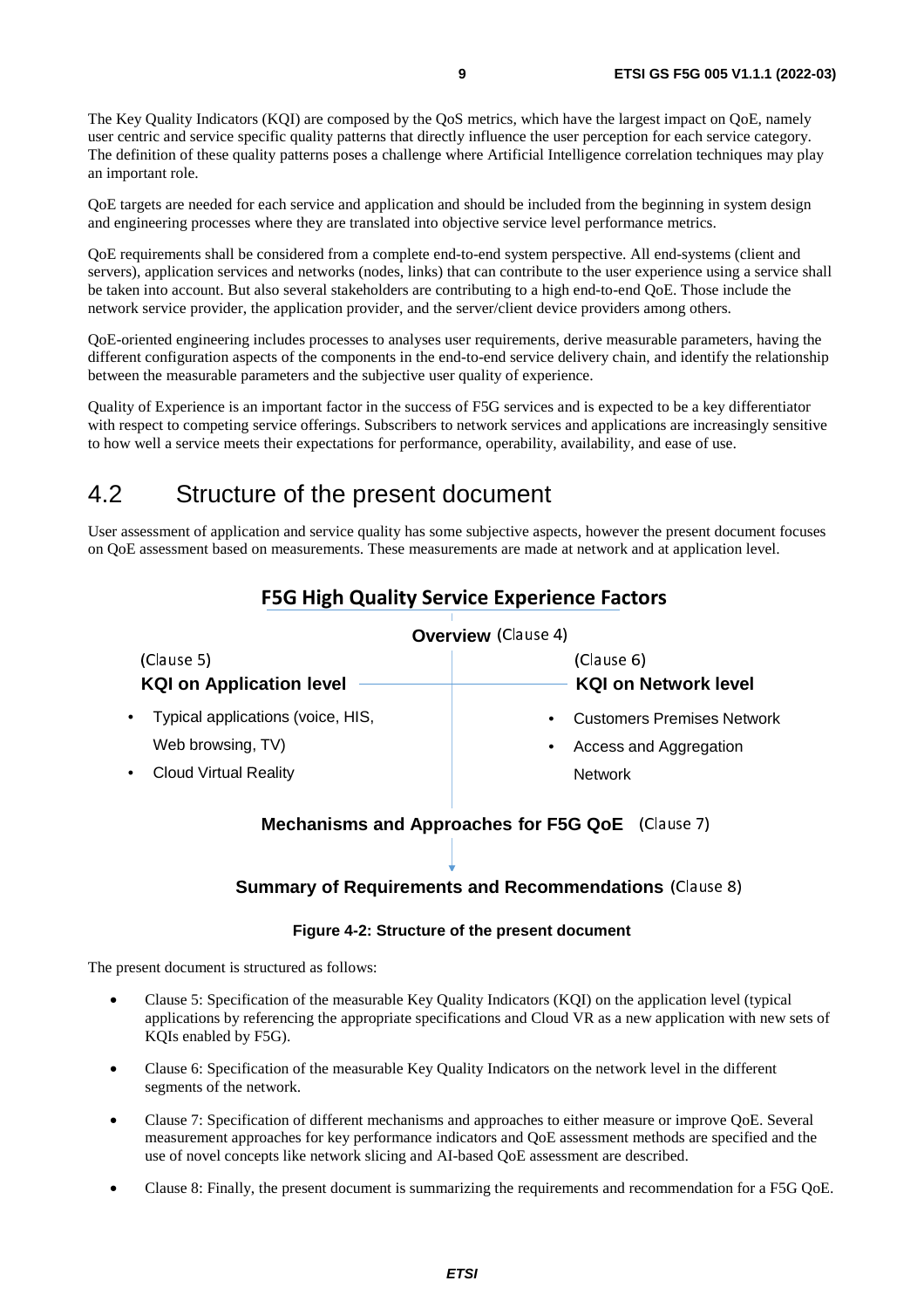## <span id="page-9-0"></span>5 Application Services and related QoE factors

## 5.1 QoE of Typical Applications

### 5.1.1 General Description

In the present document, the term typical application is used for applications that are well established, which have standardized quality metrics. These applications include Voice, High-speed Internet, Web browsing, and TV.

The Key Quality Indicators for the typical applications considered are not described in the present document, but existing specifications are referenced.

## 5.1.2 QoE Factors of Typical Applications

#### 5.1.2.1 Introduction

QoE factors are described by various standardization organizations. In the following clauses only a few specifications examples are given in order to refer to existing work in the area of QoE for well-known applications.

#### 5.1.2.2 Voice

A list of voice application QoE factors are described in Recommendation ITU-T P.863 (POLQA) [\[3](#page-5-0)] and ETSI EG 202 057 (Parts 1 to 4) [\[i.2](#page-6-0)]. The key performance indicators for voice services are described in ETSI TS 103 222-1 [\[4](#page-5-0)].

#### 5.1.2.3 High-speed Internet

ETSI EG 202 057 (Part 4) [\[i.2](#page-6-0)] shows key performance indicators for the High-speed Internet Service and ETSI TS 103 222-2 [\[5](#page-5-0)] the QoS parameters for the High-speed Internet service.

#### 5.1.2.4 Web Browsing

For web browsing application many of the parameters for high-speed internet apply, however, for testing purposes there is also a reference standard for a web page with reference content as defined in ETSI Kepler Reference Web-page [\[i.1](#page-6-0)]

#### 5.1.2.5 TV

For perceived video quality, Recommendation ITU-T J.247 [\[6](#page-5-0)] shows a set of parameters. For the user interface of TV services, IETF RFC 3357 [\[7](#page-5-0)] defines One-way Loss Pattern Sample Metrics. Finally, the overall triple play service QoE requirements are shown in BBF TR-126 [\[i.3](#page-6-0)].

### 5.1.3 Generic Measurement Methodology

The measurement of QoE parameters is typically performed through emulation of the full application with client and servicer running over a network under test. This requires having the test systems, application client and server, which are located at different positions in the network under test. The QoE is measured at the client application user interface. The results of these QoE measurements show a level of QoE in a particular situation. However, it is difficult to generalize these results, since they depend on the location of the clients and application servers and they depend of the actual traffic in the network under test.

For other applications, the measurements are performed by emulating an application client, using a real implementation of the application server. Again that runs over a network under test, but also using an application server under test. For performing these measurements, the location of the application client and application server matters. Furthermore, the traffic of other users in the network and/or users using a particular application server matters.

Finally, the content of the application might have an impact on the measurement. For some applications there exists sample content in order to receive comparable measurement results.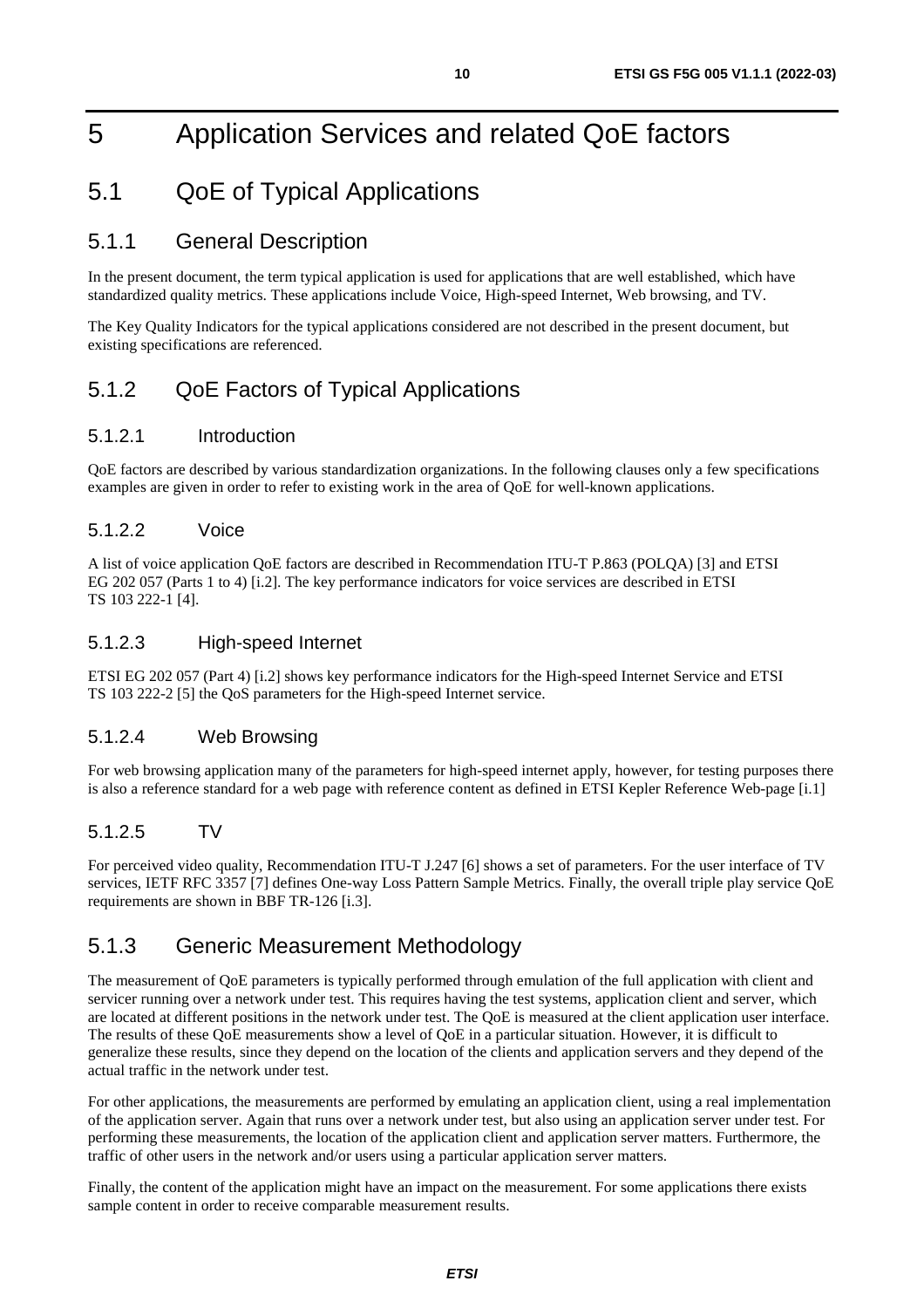### <span id="page-10-0"></span>5.1.4 Generic QoE management

QoE management can generically have two approaches:

- The network is dimensioned to ensure that the applications quality requirements are fulfilled. QoE depends on the network characteristics.
- The applications adapt to the QoS of the network to achieve the best possible QoE. This includes managing the applications in terms of capacity, response times and other parameters.

This is particularly difficult, since different applications are running on the same network and therefore compete for the same resources, and the services and network resources to be used are difficult to know in advance. In a few cases the applications can be modelled and network configuration parameters can be derived. But in many cases, the QoE needs to be assessed and re-configurations of the network maybe required to improve the QoE.

## 5.2 Cloud VR

### 5.2.1 General Description

Cloud VR is a new application enabled by F5G networks and therefore the Key Quality Indicators of Cloud VR are described in the following clauses, addressing different use cases.

Cloud VR is a new cloud computing technology for VR services, which includes VR video, VR gaming, and VR industry applications, providing an unprecedented level of immersive experience for users. However, these Cloud VR services require extremely large bandwidth, low latency, and low packet loss rate, which is a huge challenge for the network. The large-scale deployment of Cloud VR services requires the joint effort from the industry partners to address E2E quality management and monitoring. Cloud VR is an ever expanding services area and are for further study.

Local rendering requires expensive high-performance devices to provide acceptable user experience. Fast and stable transport networks enable VR content to be stored and rendered in the cloud, and video and audio outputs are coded, compressed, and transmitted to the user terminals. With Cloud VR, users enjoy VR services without having to purchase expensive hosts or high-end PCs, promoting VR service popularity. Cloud VR services are further classified as having strong or weak interaction:

- Weak-interaction VR services: Full-view video, VR live broadcast, IMAX® theatre
- Strong-interaction VR services: VR games, VR home fitness, VR education, and VR social networking
- NOTE: In the following, the focus is on a subset of VR services, but many of the key indicators can be generalized for other VR services and applications of a similar type.

### 5.2.2 Factors Affecting Cloud VR service

#### 5.2.2.1 Factors Affecting Weak-Interaction Cloud VR Service Experience

Different transmission solutions have different factors affecting user experience. For the weak-interaction Cloud VR services, Cloud VR video has two transmission solutions.

#### a) Cloud VR Full-view Transmission solution

The full-view video transmission solution is widely adopted at the initial stage of service development. In this solution, the streaming media server transmits all 360-degree video content to the user terminal, which is responsible for tracking the user head motion as well as decoding and displaying locally cached video data.

| <b>Service</b>         | <b>Experience Indicator</b> | <b>Evaluation Indicator</b>                   |  |  |  |  |
|------------------------|-----------------------------|-----------------------------------------------|--|--|--|--|
|                        | Initial buffering           | Initial buffering duration                    |  |  |  |  |
| <b>Full-view Video</b> |                             | Average percentage/duration of frame freezing |  |  |  |  |
|                        | Frame freezing              | Number of freeze frame occurrences            |  |  |  |  |

#### **Table 5-1: Full-view QoE Indicators**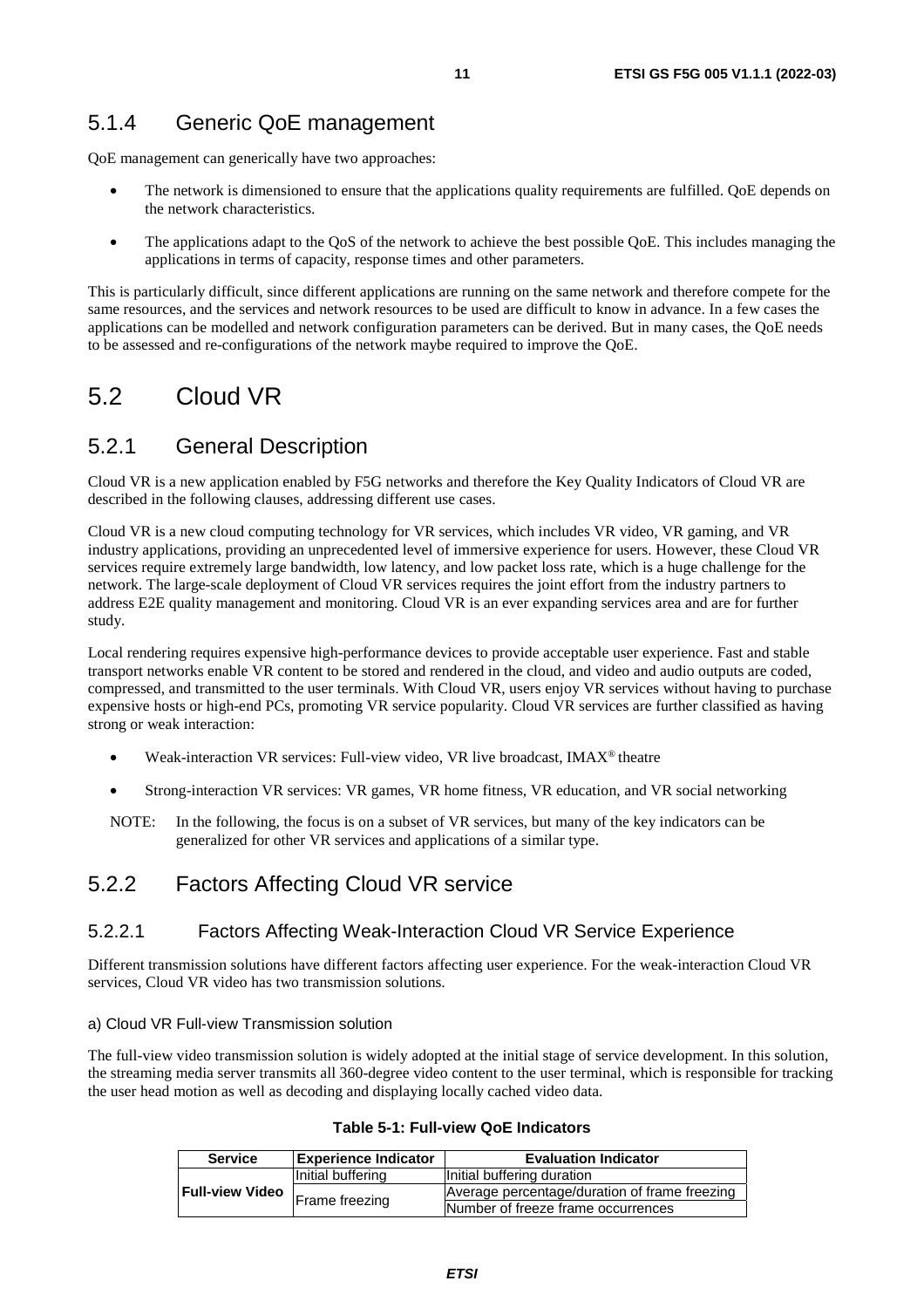#### **Initial buffering**

As with traditional online video, after the user clicks the Cloud VR video play button, there is a loading process for performing CDN scheduling, index downloading, and data caching. For this process, users generally only see the loading progress bar. The shorter the loading time, the sooner the user sees the video content and the better the experience.

#### **Key Quality Indicators**

**Initial buffering duration:** Is the time from when the user clicks the Cloud VR video play button to when the user sees the normal play screen.

#### **Frame freezing**

During full view VR video playing, if the downloaded data is exhausted by the player and it cannot meet the real-time playing requirements, the terminal will choose to stop playing first and it will wait until the newly buffered video data reaches a certain level, then restart playing. The phenomenon of buffering and playing after stopping is called a freeze frame.

Because it will interrupt the user's viewing process, it has a greater impact on the user's experience. In general, the lower the number of freeze frames and the shorter their duration, the better the user's experience.

#### **Key Quality Indicators**

- **Average duration of frames freezing:** Is the average of multiple freezing time per time window during VR video playing.
- **Average percentage of frames freezing:** Is the ratio of the total freezing time to the total playing time per time window during VR video playing.
- **Number of frames freezing:** Is the number of frames freezing per second during VR video playing.

#### b) Cloud VR FoV Transmission solution

In contrast to the full-view transmission solution, the Field of View (FoV) transmission solution only downloads and plays the high-definition images within the user viewing angle. Although the FoV transmission solution is far less demanding on the terminal's decoding performance and network transmission bandwidth, it poses new requirements on service experience.

| <b>Service</b>   | <b>Experience Indicator</b> | <b>Evaluation Indicator</b>                      |
|------------------|-----------------------------|--------------------------------------------------|
|                  | Initial buffering           | Initial buffering duration                       |
|                  | Frame freezing              | Average percentage/duration of frame freezing    |
| <b>FoV Video</b> |                             | Number of freeze frame occurrences               |
|                  |                             | Average percentage of the low quality image area |
|                  | Low quality image display   | Percentage of low quality image duration         |

**Table 5-2: FoV Video Indicators** 

For the Initial buffering and Frame freezing of FoV video, the experience indicators and evaluations indicators are the same defined for full-view service.

#### **Low quality image display**

In the Cloud VR use case of ETSI GR F5G 002 [\[i.4](#page-6-0)], the VR video source file is divided into multiple segments for storage in the cloud. Each segment corresponds to a different FoV. Based on the head motion of the user, the terminal locally calculates the current FoV. The terminal requests the corresponding high-definition segment. The cloud server responds by sending the requested segment and a low-definition full-view background video. The terminal displays the high-definition segments when available and fills the remaining portion of the screen with background video.

If these dynamic processes suffer network or application delay, the user will only see low-definition content.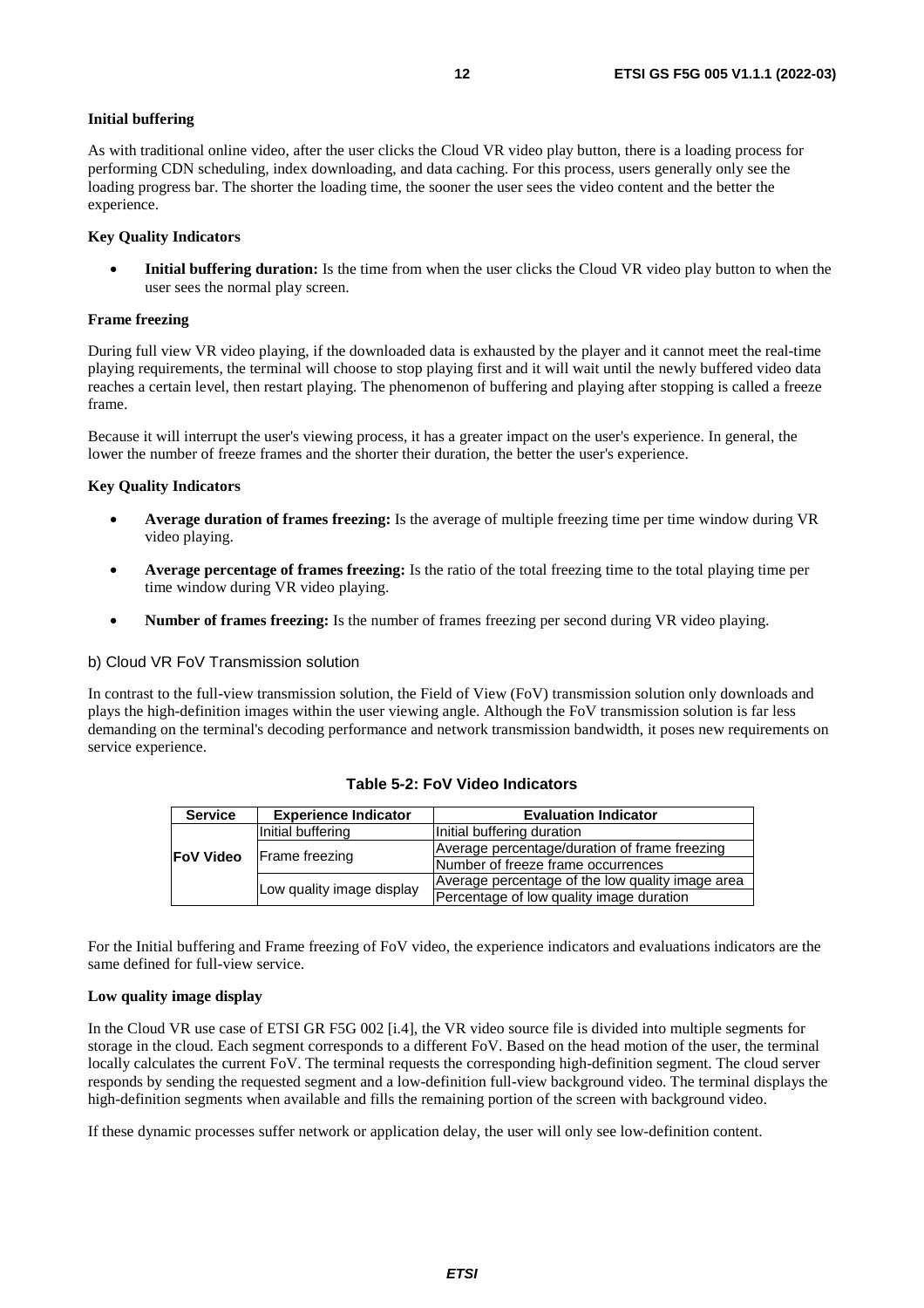#### <span id="page-12-0"></span>**Key Quality Indicators**

- **Average percentage of the low quality image area:** is the average value of the low-definition content in the user's viewing area during the playing process.
- **Percentage of low quality image duration:** is the proportion of playing time of low-definition content during the playing process.

#### 5.2.2.2 Factors Affecting Strong-Interaction Cloud VR Service Experience

With strong-interaction Cloud VR services, users experience real-time interaction with cloud applications through terminal sensors. After performing calculation, rendering, compression, and encoding on an interaction instruction, the cloud application servers send response images as video streams to the user's terminal for decoding and display. For strong-interaction Cloud VR services, Cloud VR gaming is currently the most demanding service and is taken as an example. Other strong interaction services might have similar key indicators.

| Service | <b>Experience Indicator</b>   | <b>Evaluation Indicator</b>                   |  |  |
|---------|-------------------------------|-----------------------------------------------|--|--|
|         |                               | Average percentage/duration of frame freezing |  |  |
|         | Frame freezing                | Number of freeze frame occurrences            |  |  |
| Game    |                               | Average percentage of the black edge area     |  |  |
|         | Black edge (Head motion)      | Percentage of the black edge duration         |  |  |
|         | Operation response<br>latency | Average response duration                     |  |  |

#### **Table 5-3: Game Indicators**

#### **Frame Freezing**

The frame freezing indicators are the same as the video frame freezing indicators.

#### **Black edge (Head motion)**

Black edge and smearing: to save cloud rendering resources and shorten E2E latency, Cloud VR gaming servers generally only render and transmit images within the user's view angle. Therefore, the new viewing areas that are not rendered on time are displayed as black edges or smearing. The faster the head motion, the longer the cloud rendering and streaming latency, and the more pronounced the black edge and smearing are.

#### **Key Quality Indicators**

- **Average percentage of the black edge area:** is the average value of the black edge / smearing in the user's viewing area during the game.
- **Percentage of the black edge duration:** is the proportion of the time duration with black edge effect to the total time duration of the game.

#### **Operation response latency**

In strong-interaction application scenarios, such as Cloud VR gaming, users expect immediate audio-visual responses when they move horizontally, pull a trigger, or wave a hand. If the response takes longer than they expect, they experience interactive latency. Operation response latency is caused by the asynchronous collaboration between the cloud rendering and streaming process and the local playout process.

#### **Key Quality Indicators**

• **Average response duration:** is the average time from the action of the user detected by the terminal to the corresponding game screen display.

### 5.2.3 Measurement Methodology

The key indicators described above are measurable on the end-system of the application. QoE is assessed based on that application QoS measurements. The QoE assessment uses either some heuristics or some subjective tests to assess the perceived QoE. The detailed assessment of QoE based on the measured key indicators is for further study.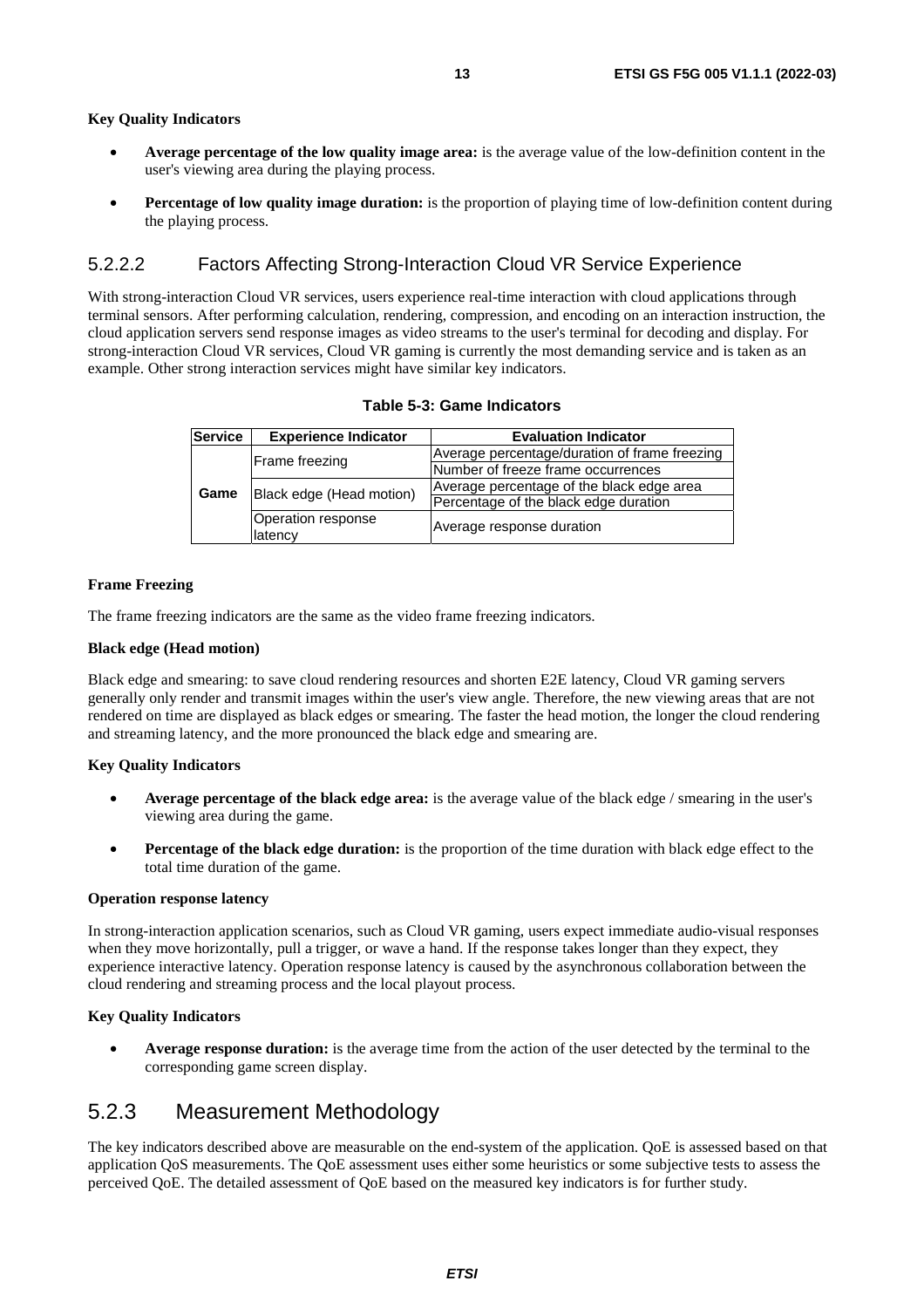### <span id="page-13-0"></span>5.2.4 QoE Management

There are various ways of dealing with degraded key indicators. First, the application can trade certain key indicators against others. For example, the resolution, which might have a lower impact on QoE than freeze frames or black edges, can be adapted to the available bandwidth. Details are for further study. Second, the network QoS of such application session can be improved by the collaboration of the application with the network provider's QoS management system. Finally, the dimensioning of the Cloud VR slice might need to be adapted to have less frequent QoE impacting events.

## 6 Factors impacting QoE for Networking Services

## 6.1 Customer Premises Networks

### 6.1.1 General Description

The following clauses describe the Quality of Experience aspects and related issues for broadband services. The focus is only on the on-premises part of the end-to-end F5G network that is an essential factor for user experience. The Quality of Experience factors related to operator network are described in clause 6.2.

With the F5G Access and Aggregation Network enabling higher speeds and lower latency to the customer premise, the on-premises network shall be able to cope with new demanding services and higher than usual traffic loading. This clause assumes a scenario of broadband services, where a worse than expected QoE is affecting customer churn rates, increased operator's touch-point interactions, decreased customer satisfaction, and decreased brand image.

### 6.1.2 QoE Factors for CPNs

On-premise networks or Customer Premise Networks (CPN) are based on different technologies, different business models, and different customer requirements. Therefore, only the key factors impacting QoE are described.

Wi-Fi is one of the most popular solutions used in on-premises networks and therefore factors impacting the QoE that are related to the Wi-Fi and other CPN technologies are considered.

#### **Factor: Coverage**

Coverage of a radio station is the geographic area over which the station can communicate. In the context of on-premises service, the geographic area is the premises itself. Customers expect a good and full coverage of their premises. This means the customer devices communicate with a certain bandwidth.

The coverage in this context is defined as the ratio of the geographic region having connectivity and the total geographic size of the premises.

#### **Factor: Application-dependent Coverage**

The definition of coverage might be ambiguous, since coverage can be application dependent (e.g. low bandwidth applications like chat and e-mail might work while others do not). However, coverage can also be defined as giving the end-system good enough connectivity to enable applications to have good QoE, including demanding applications like Cloud VR, Video, etc. Therefore, application-dependent coverage means the customer benefits of a satisfactory use of all the application on-premises.

In case of a Wi-Fi on-premises network, repeaters are often used, additional Wi-Fi Access Points (AP) with wired backhaul, or a Wi-Fi mesh solutions to minimize these problems. So QoE management also applies to these tools.

#### **Factor: Wi-Fi Interference in unlicensed spectrum**

In dense areas, it is common to be in the reach of several APs generating high levels of interference. Using the latest technologies for interference avoidance, the use of the 5 GHz band or, in the near future also the 6 GHz band, helps to minimize the problem, but the number of reachable APs in the neighbourhood continues to grow.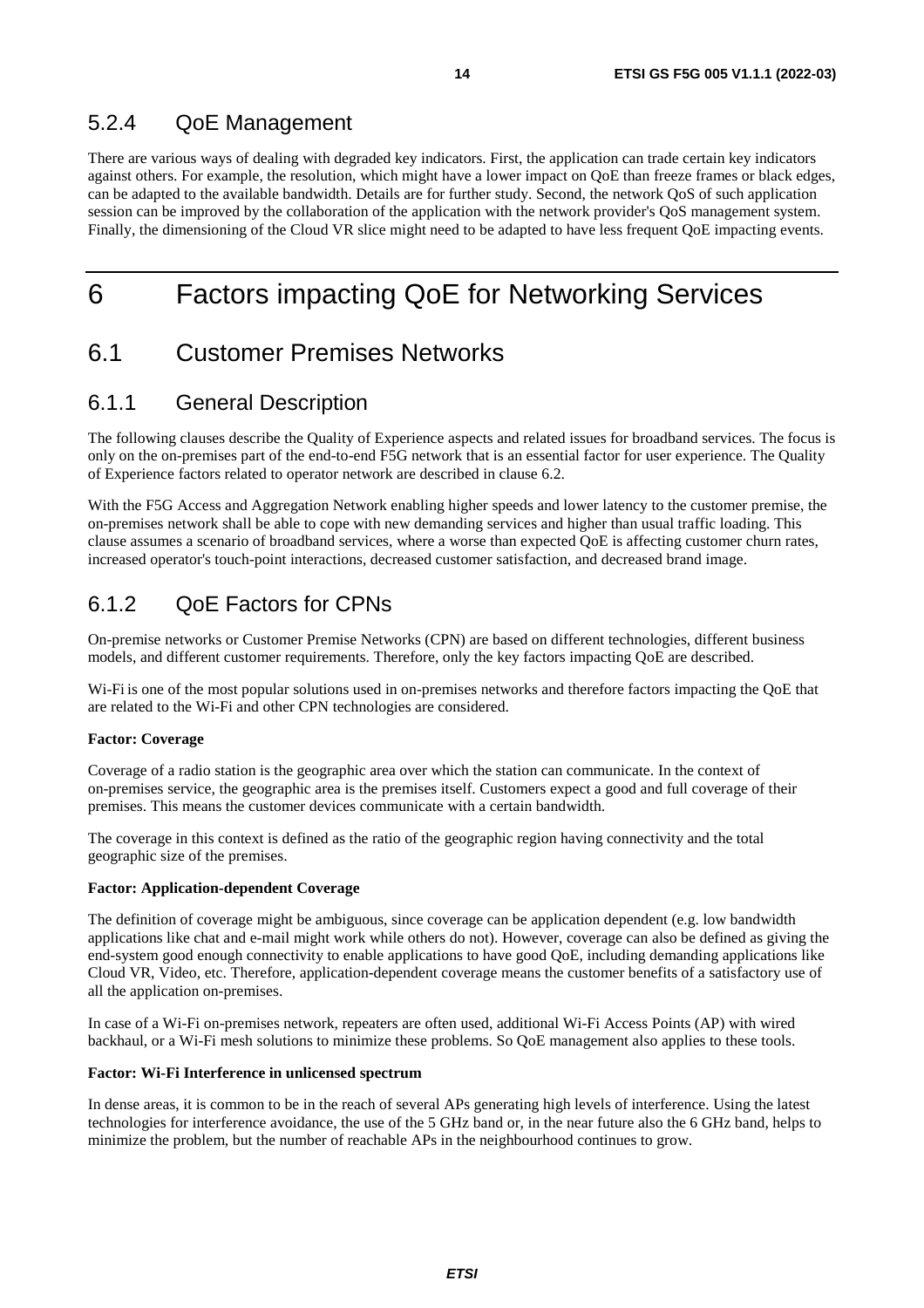#### <span id="page-14-0"></span>**Factor: Bandwidth**

When subscribing to a broadband fibre connection, which is advertised as having a large available bandwidth, customers expects to benefit from that bandwidth in their devices. Very often, customers use speed test tools to check if they receive the bandwidth mentioned in their subscription. However, since usually several devices are connected through Wi-Fi and share the CPN, performance might not correspond to the contractual performance. This leads to misunderstandings and creates the perception that the operator is selling a poor service.

In multi-AP scenarios, the choice of the AP by the device can affect the bandwidth available to the device and naturally other connected devices share the overall system bandwidth. Also in multi-AP scenarios the backhaul of each AP plays a more important role than in a single-AP deployments. The deployment of Fibre-To-The-Room (FTTR) [\[i.4](#page-6-0)] solves the backhaul issue due to better quality and higher bandwidth fibre backhaul. In the case of wireless backhaul of the AP, the backhaul links need to be properly managed (see below for QoE management). In the case, the network decides the AP to which a device connects. This choice impacts the QoE. Appropriate algorithms for choosing the APs are required which shall take into account the context like radio propagation, location of AP, etc. and the load of the CPN.

#### **Factor: Connection Stability**

Varying speed, short interruptions, multi-media quality problems, which are not caused by the server or the network beyond the CPN, but all these issues generate user complains even though it is in the customers domain.

Maintaining connection stability during device mobility within the coverage of the CPN is important for some applications.

Specifically, in multi-AP scenarios, the choice of the AP by the device and the AP to AP handover might cause some short interruptions or bad quality. In multi-AP scenarios, where the backhaul is also wireless, connection stability issues might multiply since traffic runs over more than one wireless links before it enters the fixed network.

#### **Factor: Security and privacy**

Security and privacy are very difficult to measure and it is very difficult to explain to non-experts, which most customers are. On the other hand, one of the criteria to choose a service from a certain service provider is based on the perceived security and privacy this service provider is able to provide. This applies to all levels, not only the Internet service, but also the application itself, which might be out of the control of the service provider.

In addition, an automatic or easy and understandable configuration of security on the devices and CPN nodes may create a good user experience.

### 6.1.3 Measurement Methodology for CPNs

Measuring QoE is a difficult challenge since it is based on a subjective perception from the users. It is influenced by a wide variety of application depended factors (such as the users environment and connection characteristics). There is no direct and simple way to measure QoE. It should be possible to estimate QoE indirectly based on the measurement of several parameters.

#### **Measurements based on network information**

In the on-premises network equipment, several parameters are measured and monitored, which can indicate QoE problems. These include whether packets to a particular device are transmitted, whether there are Wi-Fi errors, or whether many re-transmissions or FEC errors occur on the different level of the protocol stack.

Also, in the case where application traffic is not encrypted, the traffic can be analysed, to derive information of issues at the application level.

#### **Measurements within the application**

The measurements point in the application protocol stack might detect issues, such as multimedia errors, etc., which can give hints to CPN QoS problems impacting user experience.

#### **Measurements based on User Behaviour**

Since users tend to have similar reaction when experiencing similar QoE problems, therefore user behaviour provides critical data on QoE problems. For example, users frequently using a speed test application implying that they may not be happy with the service.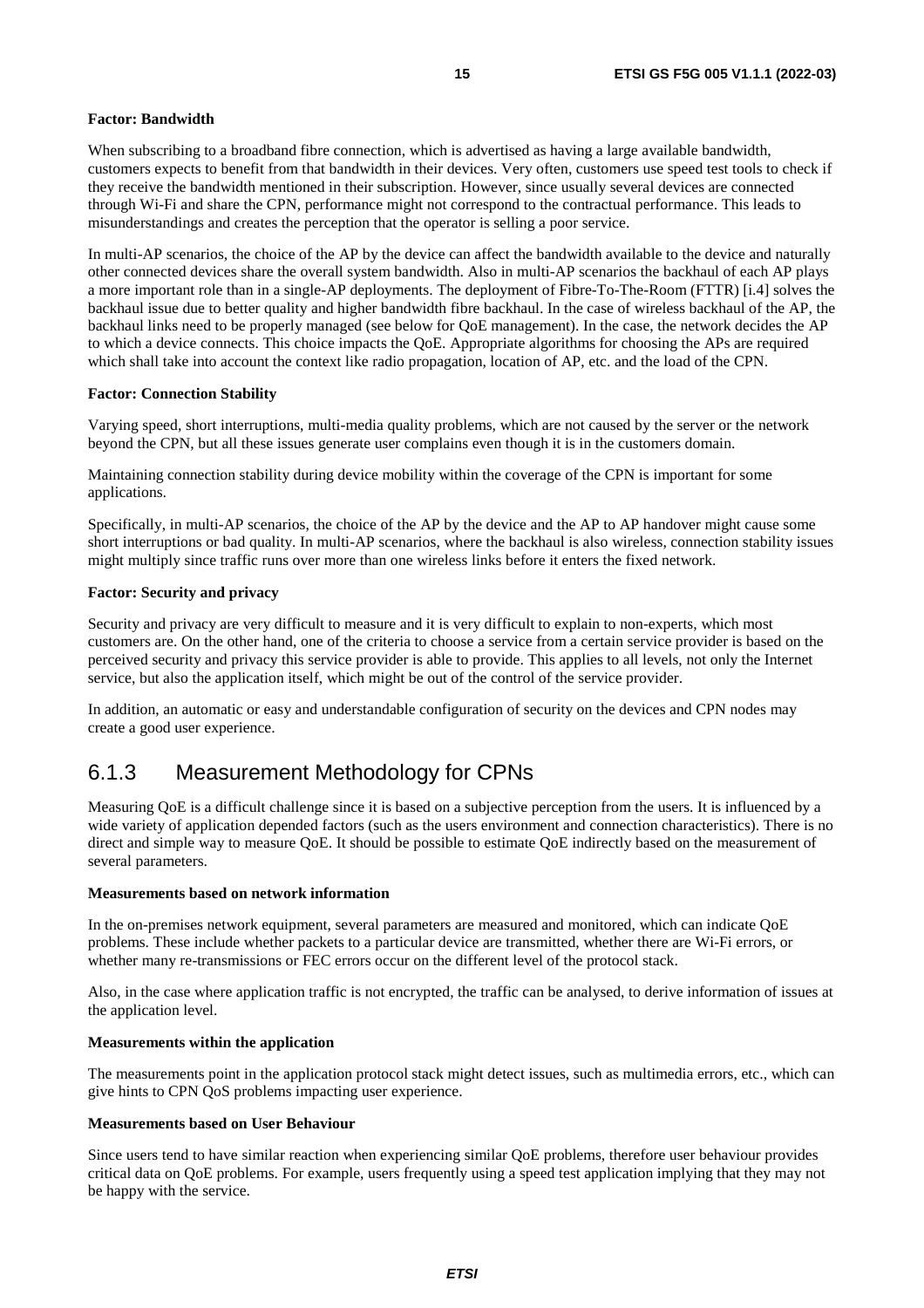### <span id="page-15-0"></span>6.1.4 QoE management for CPNs

Several techniques to estimate QoE are possible, enabling actions to be taken to increase the user's experience.

In many cases, the wireless part of a connection is the most problematic and, therefore using wireline connections is a better solution for QoE in terms of networking. However, users usually prefer the convenience of mobility for their devices and avoiding wiring problems and a wireless solution should also be available.

In order to take advantage of the high-bandwidth enabled by F5G deployment, the combination of fibre to the room together with a Wi-Fi AP is an improvement of coverage, since the Wi-Fi APs serves a restricted area (e.g. the room) on low power, minimizing interference problems. Through the short distance between end-user device and AP, high-bandwidth is achieved.

Wi-Fi APs can implement QoS features for certain traffic, in these cases the application shall be identified and the right service classes in the CPN shall be chosen. In multi-AP scenarios, this functionally is performed on each AP or coordinated over the whole CPN. The coordination of multi-AP systems shall be QoS aware.

Measuring the Wi-Fi quality indicators in the APs help to identify potential problems with device connectivity quality. It might be possible to solve some of the problems by changes in the Wi-Fi configuration, but other problems may require interaction with the customer, for example, locating a Wi-Fi AP at a different place or adding an additional AP.

The potential measures to be taken in case of bad QoE should be detected and corrected automatically. Some of those functions benefit from AI functionality to learn and improve quality.

## 6.2 Access and Aggregation Network

### 6.2.1 General Description

According to the F5G architecture [\[1](#page-5-0)] the network service is provided between Service Access Points (SAPs). Many of these services cross the access network and the aggregation network segments. Therefore, the present clause handles access and aggregation network together. Though there might be domain specific issues, in general the assumption is that the networking part is very similar. In the aggregation network there are different networking fabrics possible, and therefore the Underlay Plane technology might be different.

In Clause 5, several applications and their QoE factors are listed, however from a networking perspective there is no direct knowledge about the application. Therefore, QoE in networking can only be addressed from a data traffic perspective and some clues are derived from that.

In the case where the network is aware of the application, then the network can address QoE for those applications to a certain degree, based on the application layer information accessible by the network nodes and can derive application specific QoE parameters. However, many applications are difficult to detect due to end-to-end encryption of application traffic and due to regulatory limitation in monitoring application level information in certain geographic regions.

The major factors influencing QoE on the network level are described in the following clauses.

### 6.2.2 QoE Factors for Access and Aggregation Networks

#### 6.2.2.1 Bandwidth

In general many applications perform better with higher bandwidth. So the bandwidth available and usable by the applications has a major impact on the QoE. With the migration from F4G to F5G a much higher bandwidth is available in the Access Network through XG(S)-PON and the Aggregation Network through next generation IP/Ethernet and OTN technologies, however that bandwidth is shared among several users and applications.

In the F5G Access Network, the deployed PON technology and ODN splitting ratio are the major factors determining the amount of shared bandwidth per user and application.

The major factor impacting user bandwidth is the statistical multiplexing of user traffic in the IP Aggregation Network.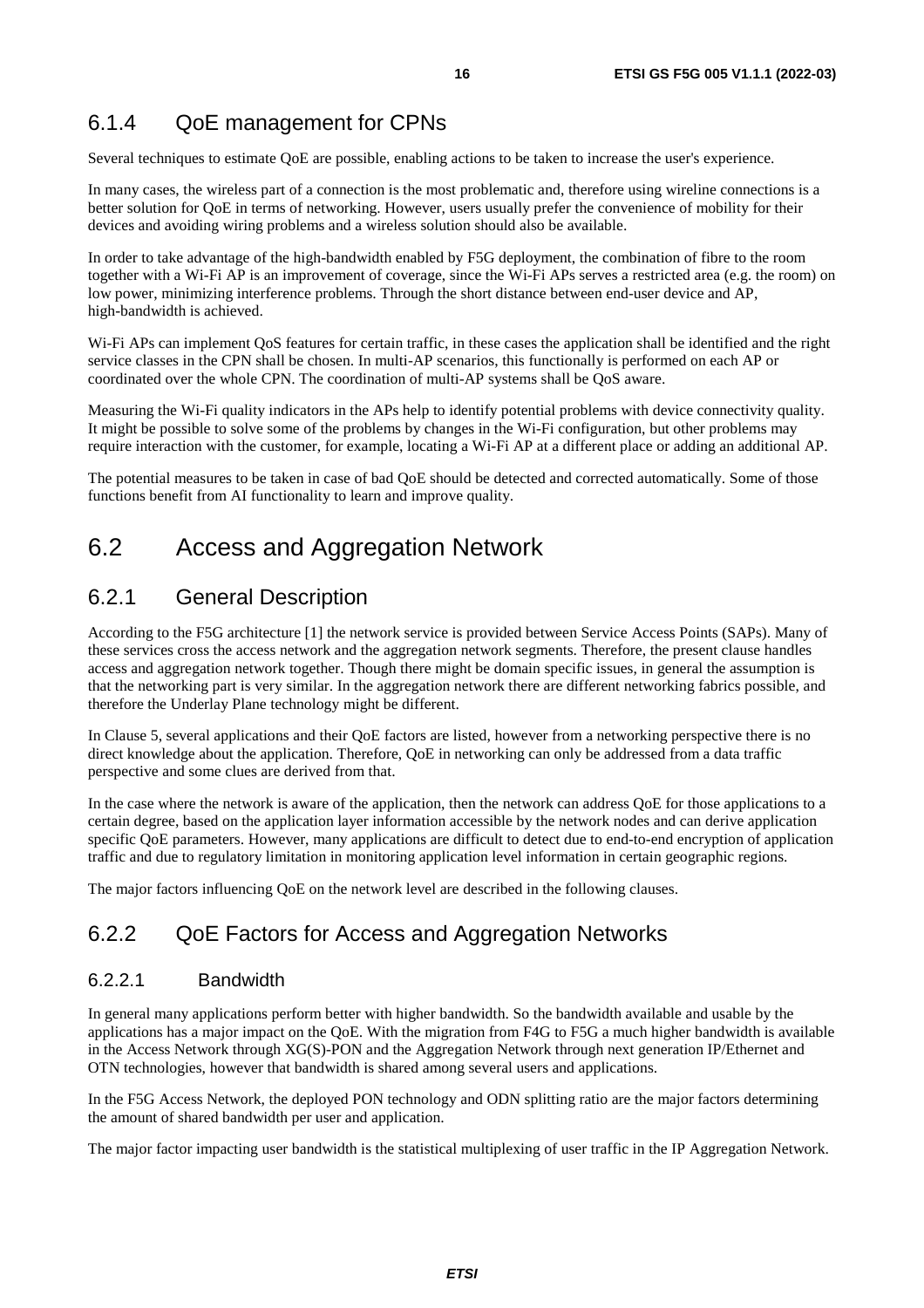### <span id="page-16-0"></span>6.2.2.2 Latency

In general lowering latency improves the QoE for many applications (such as Cloud VR). However, for applications the end-to-end latency, terminal to terminal or terminal to application server, matters. The two segments, Access and Aggregation, contribute only a proportion of the total latency, but many times an important part.

The applications most affected from latency are interactive and transaction oriented applications, since the communication pattern is request-reply.

#### 6.2.2.3 Packet Jitter

In general the lower the packet jitter is, the better the application performance. A typical mechanism for applications to deal with packet jitter is turning it into higher latency through buffering or similar mechanisms before the end-users notice the effects, however this has an impact on users experience as they have to wait for the buffering or caching to be completed before accessing the content.

#### 6.2.2.4 Reliability

The duration of a network connection interruption has an effect on QoE.

#### 6.2.2.5 Security

In general, security has so far not been regarded as an indicator for assessing QoE, since the perceived quality of a user is more influenced by performance oriented quality indicators.

Most users cannot assess security, but they have some perception of whether a service or application is secure. The application can present a security indication that the application is secure. Whether and how security is impacting QoE is for further study.

### 6.2.3 Measurement Methodology

#### 6.2.3.1 End-to-end Measurements

Recommendation ITU Y.1540 [\[2](#page-5-0)] defines the measurement methodology on the IP layer between two measurement points. Many of the factors impacting QoE, as described above, are measured. Even if the impact of each factor on QoE is difficult to derive, the measurement guides further development of the network, since any improvement in these metrics favours an improvement of QoE as well.

#### 6.2.3.2 Network Telemetry

A set of parameters impacting QoE is measured in the network by monitoring the service flows and exporting this information to the telemetry systems through a dedicated interface. Based on that information the effect on QoE is assessed. ETSI ISG F5G is defining such a telemetry system in further studies.

### 6.2.4 QoE management

#### 6.2.4.1 Network Planning

The planning of the physical network, specifically the split ratio of the ODN P2MP tree, influences the bandwidth offered to the end-user. The redundancy of nodes and links impact the reliability of the network services.

#### 6.2.4.2 QoS management

QoS management of the Access and the Aggregation Networks shall ensure a reliable and high quality network, which will have a positive impact on the QoE.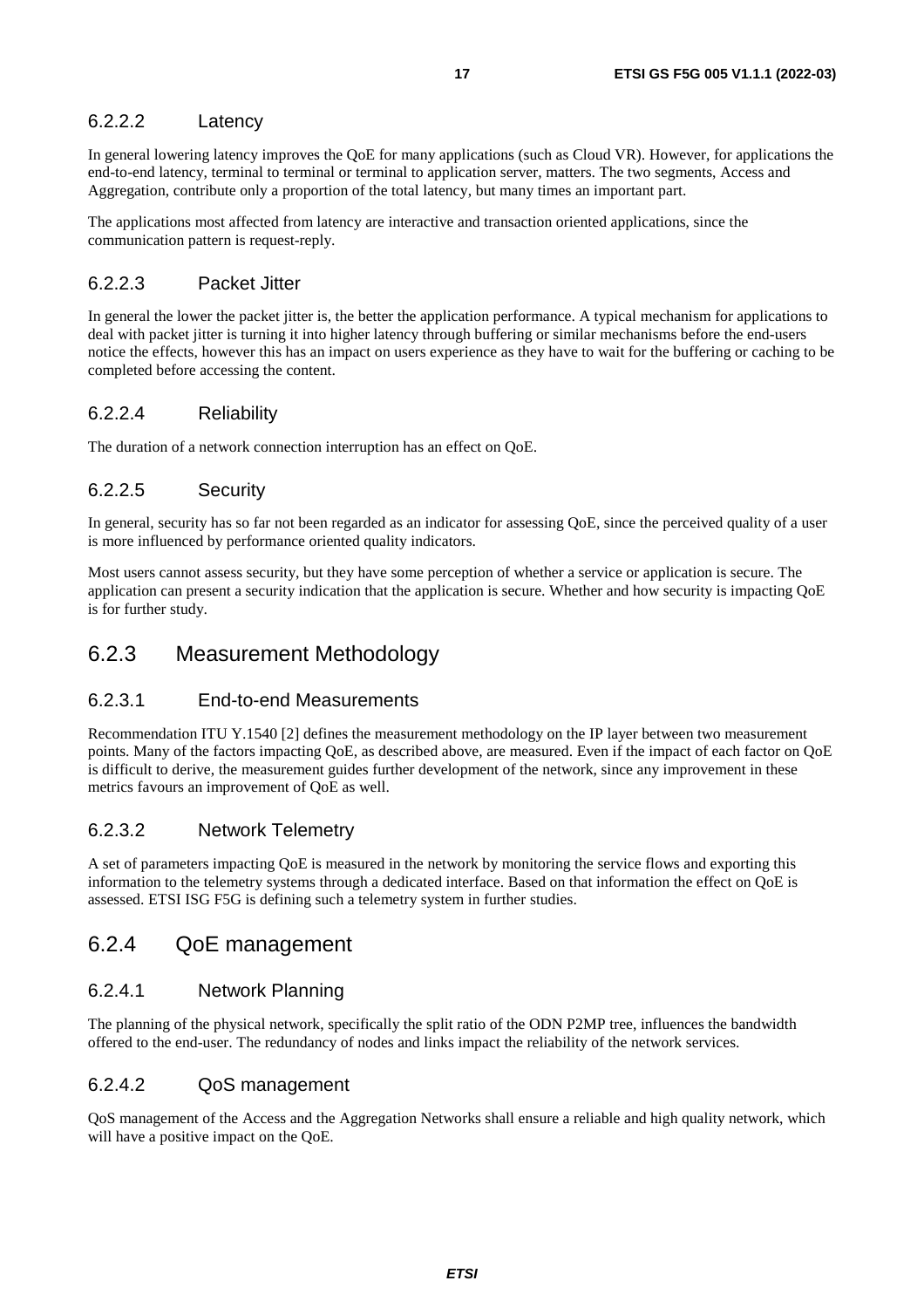## <span id="page-17-0"></span>7 Mechanisms and Approaches for F5G QoE

## 7.1 General Considerations

In general various approaches for QoE management can be used. A basic non-technical approach is the survey of customer satisfaction of a network services with the customers of that particular network service. This includes not only the aspects of the network performance, but also other aspects of the interaction of a service provider with its customers (e.g. by measuring Net Promoter Scores (NPS)).

Also the improvement of QoE for the migration from copper based networks to fibre based networks are measured on a high level by correlating customer satisfaction survey results (e.g. NPS) for users of copper-based network services with those for fibre-based network services [\[i.5](#page-6-0)].

User assessment of application quality has some subjective aspects, however the present document focuses on QoE assessment based on measurements.

## 7.2 Measurement-based QoE Assessment

### 7.2.1 Introduction

Figure 7-1 illustrates a simplified end-to-end system that is used to classify and discuss the different mechanisms and approaches for measuring and assessing QoE. The system is partitioned into user and service provider domains, and it is separated into the network layer and application level.

The QoE assessment is based on measurements made at different locations of the network, both at network and at application level. Figure 7-1 shows users on both ends of the system. However, many cloud-based services would be from user to an application server.



**Figure 7-1: Simplified QoS Measurement Situations**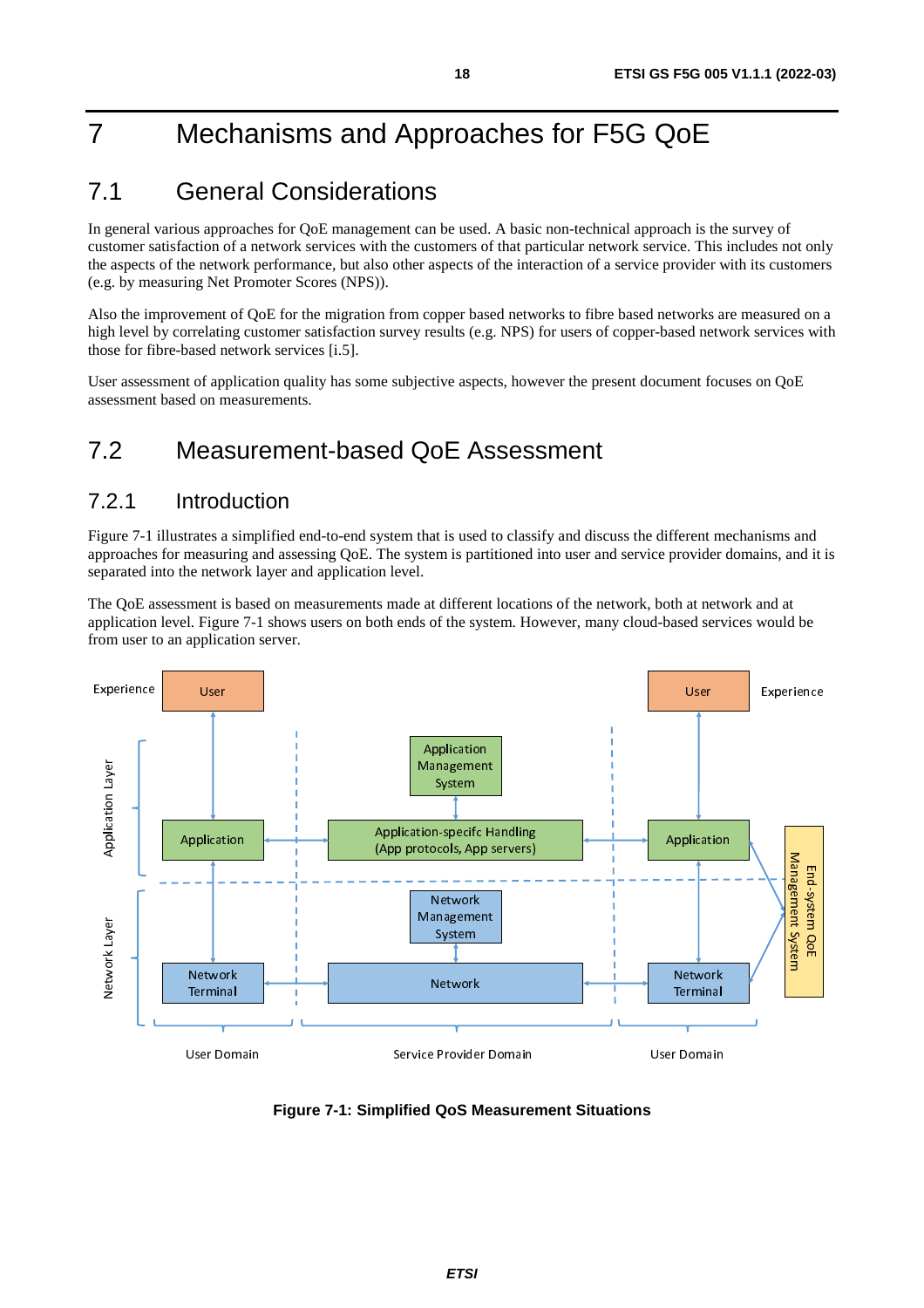## <span id="page-18-0"></span>7.2.2 Measurements with simulated traffic

The method described here, is to measure end-to-end quality metrics via simulated traffic and use the metrics as indicators for QoE. The measurement can be done on application level or on network level. The method shall use at least two measurement points and run simulated traffic between the points. The selection of simulated traffic tools and the location of the measurements points in the network need to be determined.

On the application level, application oriented key quality indicators as defined in clause 5 are measured. For cloud-based applications, the measurement can be done from an end-system to several instances of the cloud application.

On the network level, end-to-end measurements of key quality indicators as described in clause 6 are measured.

Two stakeholders have an interest in the results of this approach. First the end-user is interested in order to check service quality. The measured data is assessed and presented to the end-user for his information. Second, a service provider (network or application) is interested in order to test his own network or application with regards to QoE. In this case, the measurement results are assessed and actions are derived by the network or application management system of the service provider.

### 7.2.3 Measurements of real traffic

On the end-system, monitoring components measure the real traffic on the networking as well as the application level. The monitored data is collected and analysed either locally or via a remote management system. The key quality indicators are those defined in clause 5 and clause 6.

Because of the wide variety of end-user equipment and a variety of usage scenarios, the particular monitoring specifications are for further study.

## 7.3 Network slicing to improve QoE

### 7.3.1 Introduction

Network slicing and traffic steering are two major concepts of the F5G network architecture [\[1](#page-5-0)]. In the following clauses, the aspects of how QoE can be improved through network slicing are described.

## 7.3.2 F5G Underlay Network Planning

Traditionally, network planning is based on planning physical network capacity. The F5G architecture allows for dynamic changing of the underlay capacity for slice instances. Therefore, the network can be more dynamically planned and additional capacity can be provided to a network slice through re-configuration, assuming the physical resource is not exhausted.

The impact from changes in the service-oriented slice instance may need changes in the underlay network such that the QoE of services are still met.

## 7.3.3 F5G service-oriented slice modelling

For the case, where a network slice instance is used for a single service, the service is more easily modelled and simulated. Based on modelling and simulations, the required characteristics of the network slice instance is derived and configured in the real network. For the case, where a network slice instance is used for several services of similar characteristics, modelling and simulation is achieved.

The isolation capability of slicing ensures to stay within the per-slice boundaries and no interference from other applications and services can occur. This makes the service modelling and slice characteristics modelling much easier and more adaptive to changes in the service over time.

The service traffic modelling is service-dependent and is for further study.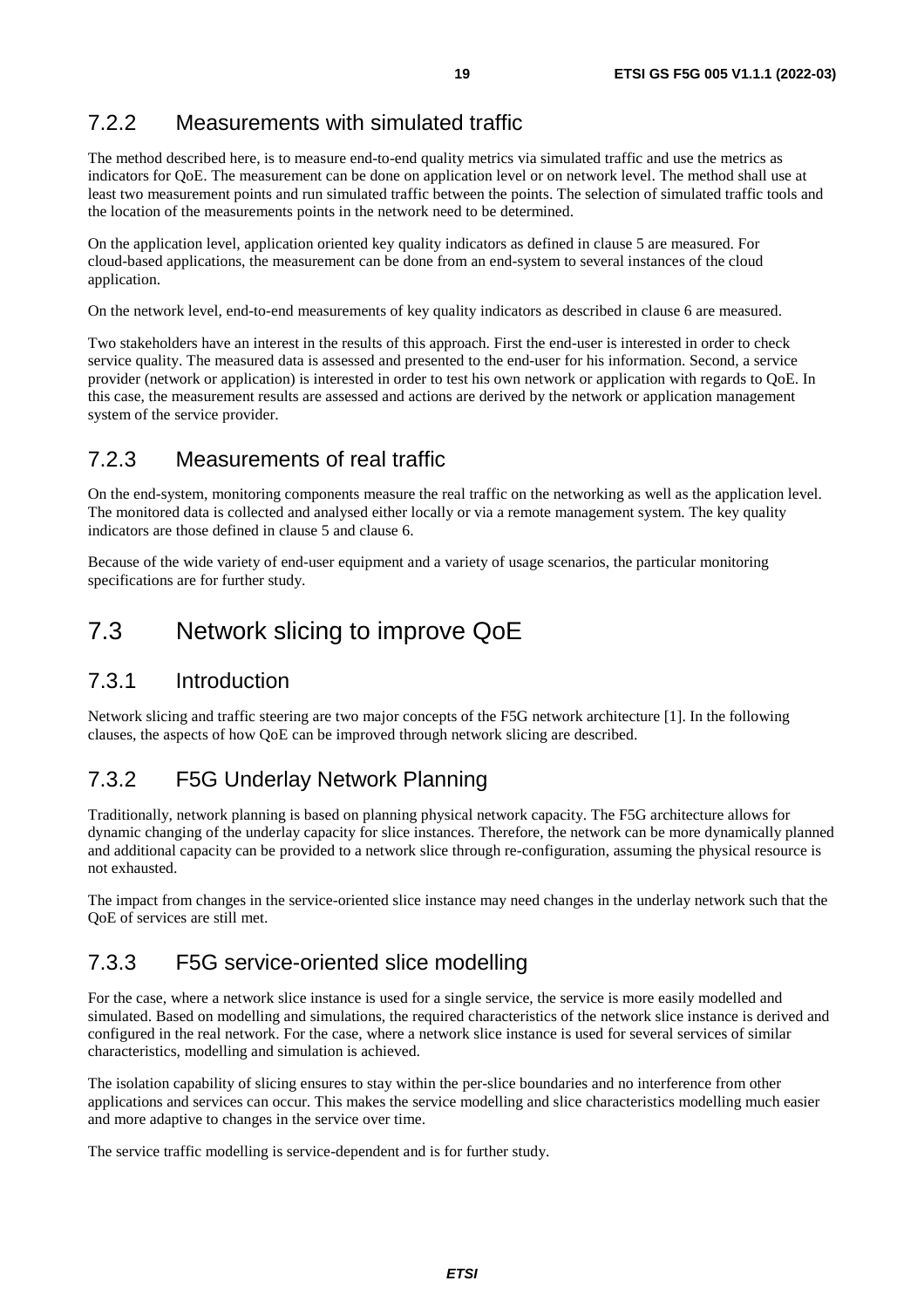### <span id="page-19-0"></span>7.3.4 Measuring the Quality of a Network Slice

Since a network slice includes virtual resources, many of the measurement mechanisms described in clause 7 are applicable. The QoS measurements and QoE assessment shall be performed on a per-slice basis, and therefore the measurement tools and interfaces shall support per-slice measurements.

In addition, the tenant of a network slice instance may want to perform QoS measurements to check whether the agreed SLA with the network slice provider is achieved. The tenant shall monitor the slice characteristics to guarantee QoS. F5G network shall be configured correctly to identify and map simulated traffic.

## 7.4 AI-based QoE Assessment

### 7.4.1 Based on Network QoS parameters

With the rapid development of broadband service, the demand for guaranteed Quality of Experience (QoE) is greater than the demand for bandwidth. QoE assessment reflects user experience, which is measured in the range from "very good" to "very bad" based on Key Quality Indicators (KQI). How to choose objective KQI to fully evaluate subjective QoE is challenging. This AI-based approach analyses and assesses the collected KQIs.

Operation and maintenance, such as service experience management, of the edge network elements are improved through the use of AI. AI modules deployed on edge network elements identify the different services. KQIs are collected from service data flows, and the AI algorithm analyses the data to assess the QoE.

AI-based service experience management allows for early indications of service quality degradation and indicates the need for network maintenance to satisfy the customers' requirements.

The AI-based QoE assessment for IP networks is shown in Figure 7-2.

Collected IP networks KQI data for the AI platform include:

- 1) The IP packet 5-tuples.
- 2) Network performance data: latency, bandwidth, jitter, packet loss, etc.

Active data is read (pull-mode) or received (push-mode) from network elements, gateway or user terminals.



#### **Figure 7-2: QoE assessment for IP networks**

For PON network, the AI based QoE assessment is shown in Figure 7-3.

Collected PON KQI data for the AI platform includes:

- 1) OMCI data including ONU statistics; (as defined by [\[12](#page-5-0)]).
- 2) OLT statistics.

The collection of KQI data is either based on telemetry or on traditional polling approaches.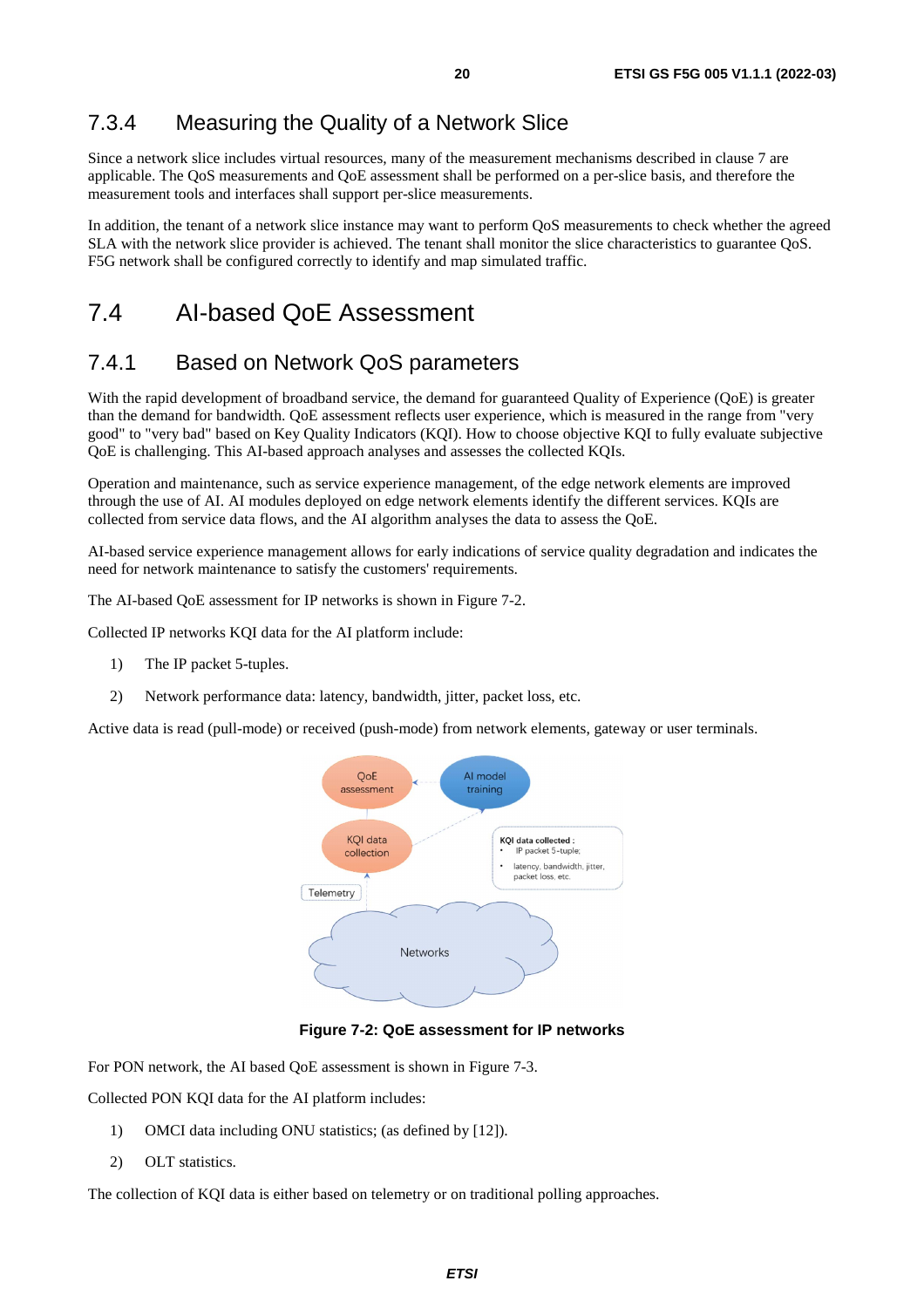<span id="page-20-0"></span>

**Figure 7-3: QoE assessment in a PON deployment** 

AI analysis is continuously applied to the collected data and provides the QoE estimations.

AI models are mainly trained offline, which has higher accuracy compared with online training. Offline training uses several data sources and over a longer period of time to achieve a more accurate model. The selection of training data from the database is more controllable. Additionally, the offline training runs a much higher number of iterations. Since services are continuously changing, the model shall be trained regularly in order to update and improve the models.

Online training is unsupervised and vulnerable to incorrect available data, even if it is adapting quickly to current network status.

Using the trained AI component and the collected KQI data, QoE assessment is performed. The QoE assessment is used for various actions. The actions to be taken are out of scope for the present document.

The benefit of this approach is that the service quality is monitored in real-time. Based on this, network degradation is detected, predicting network failure and enabling to prevent service outage.

## 7.4.2 Based on detected user behaviour

This approach is not measuring details of the traffic or performance indicators, but assesses the QoE from detectable user behaviour. For example, if a user performs a speed test frequently, it might indicate a problem with the bandwidth received. Another example is that the user frequently presses the re-load button on web or TV applications.

The assumption of this approach is that application specific user behaviour is detected in the application or in the network. This approach may need AI-based algorithms to learn the behaviour based on the data received.

## 7.5 Service Provider Domain oriented QoS Measurements and QoE Assessment

### 7.5.1 Introduction

The following approaches are measuring a set of key performance indicators in the service provider domain on application or network layer or both. The measurement can be done in different segments of the end-to-end network. The measured data is collected by traditional pull-mode monitoring or by push-mode telemetry approaches. The QoE is assessed based on measured performance indicators by different types of algorithms including analytics and artificial intelligence.

The benefit of this approach is that it is measuring real user communication sessions. The measured data depends on the location of the measurement, and sometime it is difficult to derive the user-specific QoE from that data, in general allowing for more general assessments of the perceived QoE.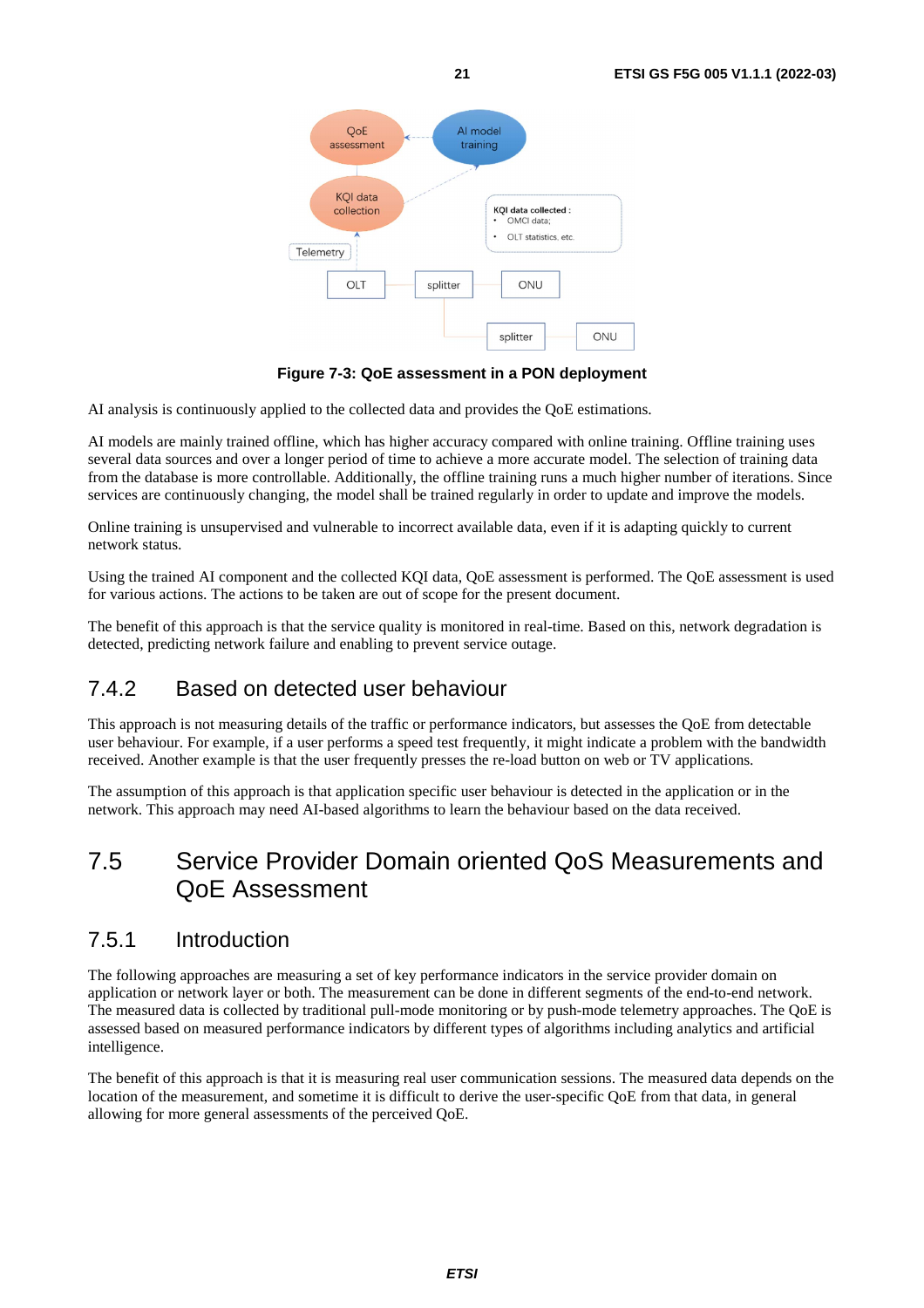## <span id="page-21-0"></span>7.5.2 Media application-based QoS Measurements and QoE Assessment

### 7.5.2.1 General Description

Clause 7.5.2 covers media services (e.g. video services) that are transported over UDP/RTP or TCP. For example, live TV services are normally carried over UDP/RTP in multicast mode, while Video on Demand (VoD) services are normally carried over TCP. Alternative protocols are possible, but are not covered in the present document and are for further study.

By observing and analysing the UDP/RTP or TCP segment headers, the UDP/RTP or TCP segment statistics (e.g. packet/segment loss, packet/segment transmission latency) are collected. This is a factor for evaluating transport quality of media services.

Furthermore, when the QoE of the media services deteriorates, error demarcation can be done based on the packet statistic observed at different measurement points.

#### 7.5.2.2 Quality Measurement Methods for Media Services over UDP/RTP

#### Protocol stack: Ethernet  $IP/UDP$ **RTP** Video Packets (e.g., MPEG2 TS video packets) CRC Offset Octect 5 6 7 8 9 10 11 12 13 14 15 16 17 18 19 20 21 22 23 24 25 26 27 28 29 30 31 **UDP** header: Octet **Rit** ᆔ  $\overline{A}$  $\circ$  $\overline{0}$ Source port **Destination Port**  $\frac{1}{32}$ Length Charksum Offset Octect 9 10 11 12 13 14 15 16 17 18 19 20 21 22 23 24 25 26 27 28 29 30 31  $0 \quad 1$  $\overline{2}$  $4 5 6$ Octet Bit  $\overline{\mathbf{8}}$ Version P X M Seque  $\overline{a}$ 32 Timestamp SSRC identifier 64 CSRC identifies RTP header:  $12$ 96  $12+4xCC$ 96+32xCC Profile-specific header IO Extension header length **Extension Header**  $16 + 4 \times CC$ 128+32xCC

#### **1) Typical protocol stack and UDP/RTP packet headers of live video service over UDP/RTP**

#### **Figure 7-4: The protocol stack and the format of UDP/RTP header (IETF RFC 768 [\[8](#page-5-0)] and IETF RFC 3550 [\[9\]](#page-5-0))**

According to IETF RFC 3550 [\[9](#page-5-0)], the Sequence Number in the RTP header increments by one for each RTP data packet sent. By analysing the Sequence Numbers in the received UDP/RTP packet header, the packet loss statistics of the stream is collected and analysed.

#### **2) UDP/RTP performance calculation principles**

The following indicators in Table 7-1 are defined for the performance of the media services over UDP/RTP.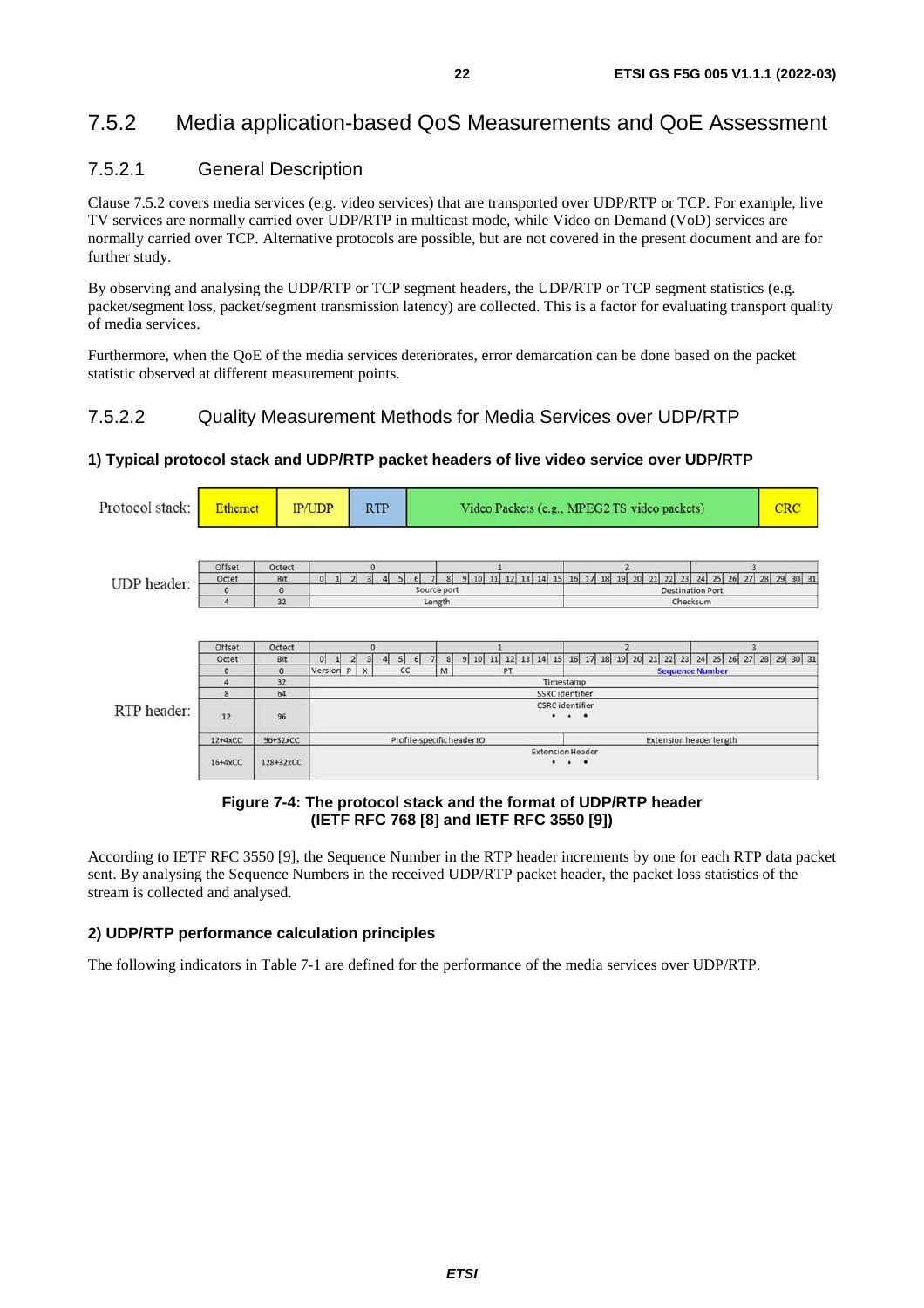<span id="page-22-0"></span>

| <b>Indicator Description</b>   | <b>Calculation</b>                                                                                                                                                                                                     |  |  |
|--------------------------------|------------------------------------------------------------------------------------------------------------------------------------------------------------------------------------------------------------------------|--|--|
|                                | RTP-LR = Number of RTP lost                                                                                                                                                                                            |  |  |
| measurement period.            | packets / (Number of received                                                                                                                                                                                          |  |  |
|                                | RTP packets + Number of RTP                                                                                                                                                                                            |  |  |
|                                | lost packets)                                                                                                                                                                                                          |  |  |
|                                | Note that out-of-order packets                                                                                                                                                                                         |  |  |
|                                | are also treated as lost packets.                                                                                                                                                                                      |  |  |
|                                | RTP-SE = Number of RTP out-                                                                                                                                                                                            |  |  |
|                                | of-order packets / (Number of                                                                                                                                                                                          |  |  |
|                                | received RTP packets +                                                                                                                                                                                                 |  |  |
|                                | Number of RTP lost packets)                                                                                                                                                                                            |  |  |
| RTP out-of-order rate within a | Note that a received packet is                                                                                                                                                                                         |  |  |
| measurement period.            | treated as an out-of-order packet                                                                                                                                                                                      |  |  |
|                                | if its RTP Sequence Number is                                                                                                                                                                                          |  |  |
|                                | smaller than or equal to the                                                                                                                                                                                           |  |  |
|                                | current maximum RTP Sequence                                                                                                                                                                                           |  |  |
|                                | Number.                                                                                                                                                                                                                |  |  |
|                                | This indicator is applicable only                                                                                                                                                                                      |  |  |
|                                | when a FEC scheme is used                                                                                                                                                                                              |  |  |
|                                | across UDP/RTP packets.                                                                                                                                                                                                |  |  |
|                                | Assume that a FEC scheme                                                                                                                                                                                               |  |  |
|                                | encodes each source data block                                                                                                                                                                                         |  |  |
|                                | into 'L' UDP/RTP packets, 'R'                                                                                                                                                                                          |  |  |
|                                | UDP/RTP packets of which are                                                                                                                                                                                           |  |  |
|                                | corrected packets. I.e. the source                                                                                                                                                                                     |  |  |
|                                | data block can be protected from                                                                                                                                                                                       |  |  |
|                                | 'R' UDP/RTP packet errors.<br>In each sliding window with 'L'                                                                                                                                                          |  |  |
|                                |                                                                                                                                                                                                                        |  |  |
|                                | UDP/RTP packets, if the number<br>of errored UDP/RTP packet is                                                                                                                                                         |  |  |
|                                | less or equal to 'R', then all the                                                                                                                                                                                     |  |  |
|                                | errored packets in this sliding                                                                                                                                                                                        |  |  |
|                                | window can be recovered by the                                                                                                                                                                                         |  |  |
|                                | FEC scheme effectively.                                                                                                                                                                                                |  |  |
|                                | Otherwise the FEC scheme fails                                                                                                                                                                                         |  |  |
|                                | to recover the errored packets.                                                                                                                                                                                        |  |  |
|                                | For a consecutive 'W' sliding                                                                                                                                                                                          |  |  |
|                                | windows, assume that there are                                                                                                                                                                                         |  |  |
|                                | 'F' sliding windows where the                                                                                                                                                                                          |  |  |
|                                | errored packets fail to be                                                                                                                                                                                             |  |  |
|                                | corrected, then:                                                                                                                                                                                                       |  |  |
|                                | $RTP-ELF = F/W$                                                                                                                                                                                                        |  |  |
|                                | $RTP-LP = Maximum$ number of                                                                                                                                                                                           |  |  |
|                                | consecutive RTP lost packets.                                                                                                                                                                                          |  |  |
| measurement period.            |                                                                                                                                                                                                                        |  |  |
|                                | RTP packet loss rate within a<br>The rate at which the FEC<br>scheme for the UDP/RTP fails to<br>correct for errored packets within<br>a measurement period.<br>Maximum number of consecutive<br>RTP lost packets in a |  |  |

| Table 7-1: Performance indicators for media services over UDP/RTP |  |
|-------------------------------------------------------------------|--|
|-------------------------------------------------------------------|--|

NOTE: The measurement period is a configurable time period.

For an example of this measurement method refer to Annex A.

#### 7.5.2.3 Quality Measurement Methods for Media Services over TCP

#### **1) TCP header format and TCP segment exchange**

As defined in IETF RFC 793 [\[10](#page-5-0)], the TCP header includes the Sequence Number and the Acknowledgement Number, see Figure 7-5. During the TCP data transmission, the Sequence Number increases by the length of the TCP segment. In the example in Figure 7-6, a TCP segment with Sequence Number = 1 000 and segment length = 512 bytes is sent from the Sender to the Receiver. Then in the ACK message to this TCP segment, the Acknowledgement Number = 1 000 + 512 = 1 512. And in the next consecutive TCP segment sent by the Sender, the Sequence Number should be 1 512. If this is not the case then it implies that there was a TCP segment loss or a TCP segment retransmission.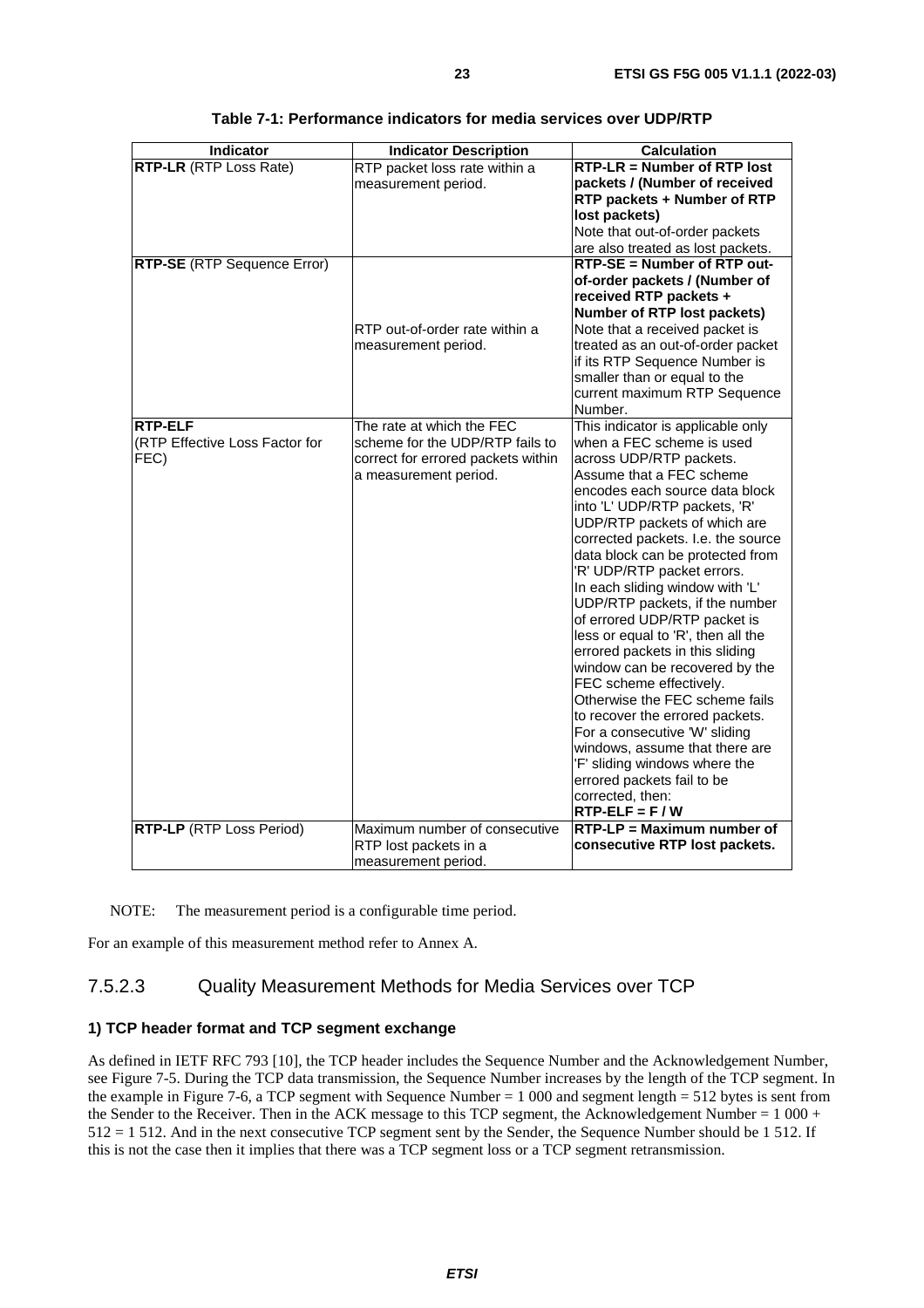NOTE: In most cases a TCP segment is carried by one IP packet, however there are some cases where this is not the case, e.g. when fragmented, so in the following description, the term TCP segment is used as in IETF RFC 793 [\[10](#page-5-0)].

| Offset         | Octect       | 0                                                                                                                                                                                                                       |          |  |  |                |    |  |  |               |  |                                     |  |
|----------------|--------------|-------------------------------------------------------------------------------------------------------------------------------------------------------------------------------------------------------------------------|----------|--|--|----------------|----|--|--|---------------|--|-------------------------------------|--|
| Octet          | <b>Bit</b>   | וח                                                                                                                                                                                                                      |          |  |  | 6 <sup>1</sup> | 5l |  |  | $\mathcal{D}$ |  | $\Omega$<br>61                      |  |
| $\mathbf{0}$   | $\mathbf{0}$ | Source port                                                                                                                                                                                                             |          |  |  |                |    |  |  |               |  | <b>Destination Port</b>             |  |
| $\overline{4}$ | 32           | <b>Sequence Number</b>                                                                                                                                                                                                  |          |  |  |                |    |  |  |               |  |                                     |  |
| 8              | 64           |                                                                                                                                                                                                                         |          |  |  |                |    |  |  |               |  | Acknowledgement number (if ACK set) |  |
| 12             | 96           | S<br>F<br>P<br>$\mathsf{R}$<br>A<br>C<br>Е<br>U<br>Reserved<br>N<br>$\mathsf{C}$<br>S<br>Data Offset<br>$\mathsf{R}$<br>S<br>Window Size<br>Y<br>C<br>W<br>S<br>000<br>T.<br>G<br>K<br>N<br>N<br>$\mathsf{R}$<br>E<br>H |          |  |  |                |    |  |  |               |  |                                     |  |
| 16             | 128          |                                                                                                                                                                                                                         | Checksum |  |  |                |    |  |  |               |  | Urgent pointer (if URG set)         |  |
| 20             | 160          |                                                                                                                                                                                                                         |          |  |  |                |    |  |  |               |  |                                     |  |
|                |              |                                                                                                                                                                                                                         |          |  |  |                |    |  |  |               |  |                                     |  |
| ٠              | $\bullet$    | Options (if data ofset > 5. Padded at the end with "0" bytes if necessary)                                                                                                                                              |          |  |  |                |    |  |  |               |  |                                     |  |
|                |              |                                                                                                                                                                                                                         |          |  |  |                |    |  |  |               |  |                                     |  |
| 60             | 480          |                                                                                                                                                                                                                         |          |  |  |                |    |  |  |               |  |                                     |  |





**Figure 7-6: Example TCP segment exchange** 

#### **2) Overview of quality measurement method for TCP**

Figure 7-7 shows the overview of TCP quality measurement.

By detecting non-consecutive TCP Sequence Numbers in a TCP flow at a measurement point in the network, the number of upstream lost TCP segments are inferred, and the TCP Segment loss rate on the upstream of the measurement point (USLR, Upstream Segment Loss Rate) are calculated.

By counting the retransmitted TCP segments, the total number of lost TCP segments are measured, and therefore the number of downstream lost TCP segments are inferred, and then the TCP segment loss rate on the downstream of the measurement point (DSLR, Downstream Segment Loss Rate) is calculated.

The round-trip transmission time on the downstream of the measurement point (DRTT, Downstream Round-Trip Time) is evaluated by the timestamps of the downlink data TCP segments and the corresponding uplink ACK segment.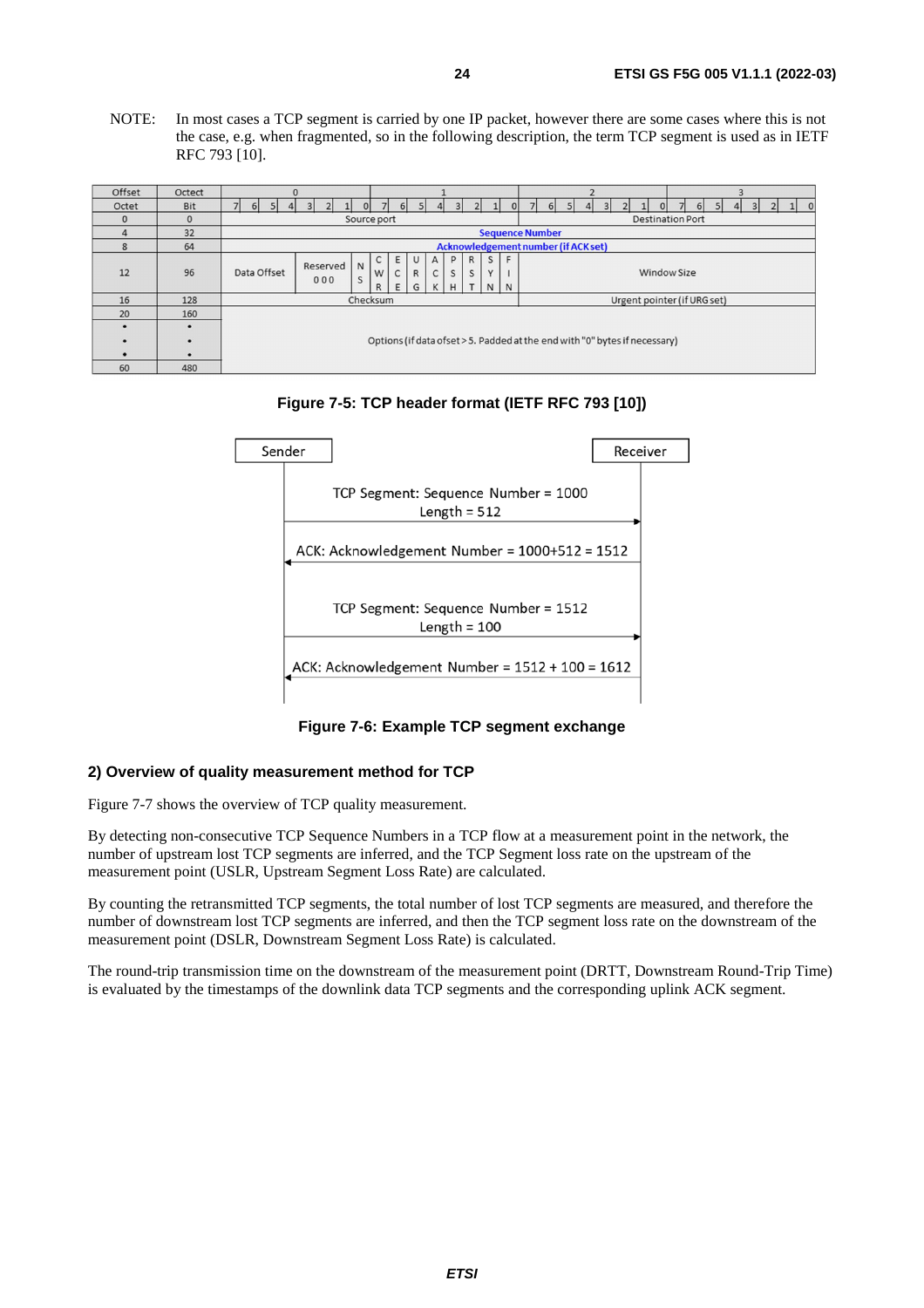

**Figure 7-7: TCP quality measurement** 

### **3) TCP performance calculation principles**

The following indicators in Table 7-2 are defined for the performance of the media services over TCP.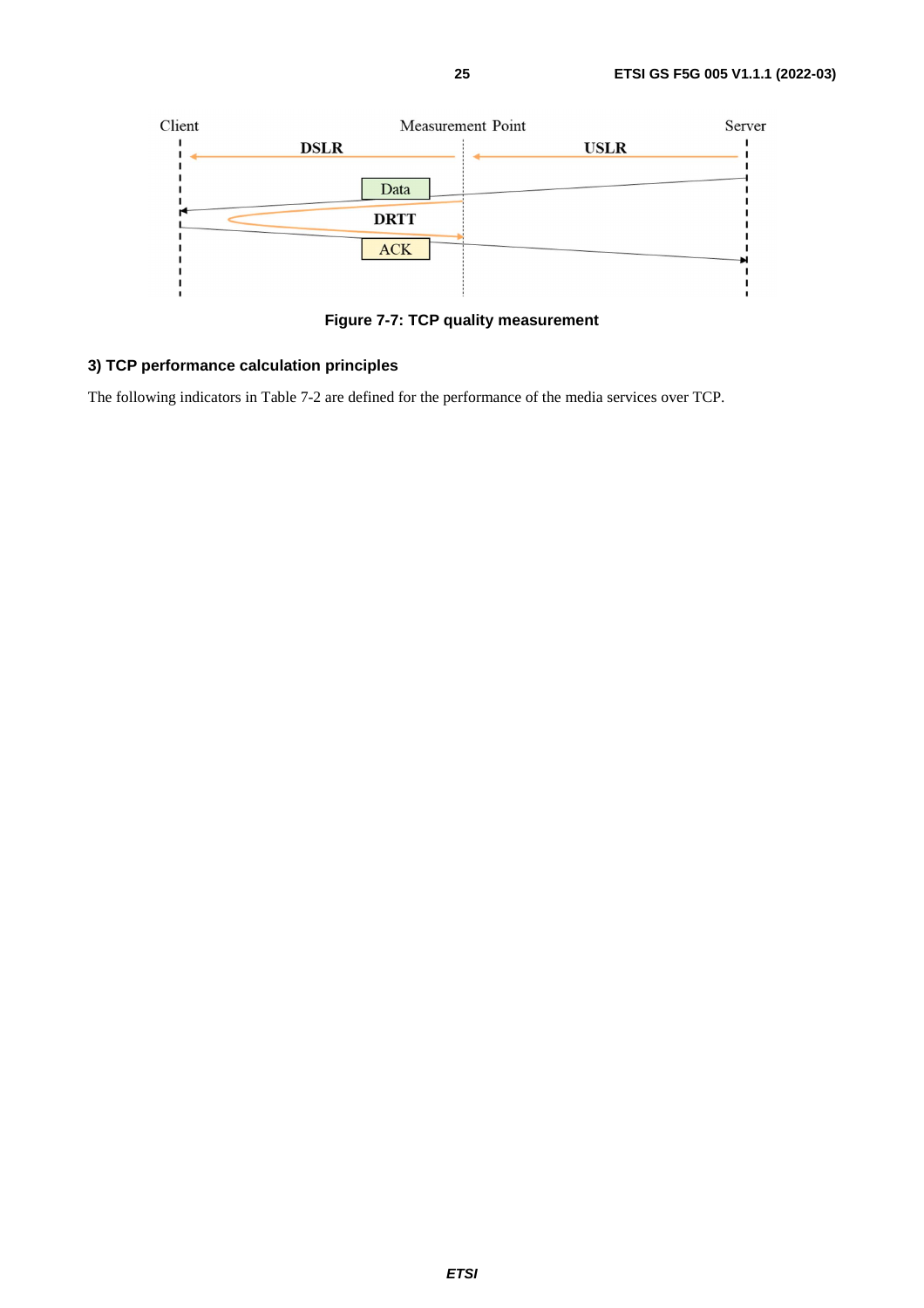<span id="page-25-0"></span>

| Indicator                                | <b>Indicator Description</b>         | <b>Calculation</b>                                                     |
|------------------------------------------|--------------------------------------|------------------------------------------------------------------------|
| <b>MFR</b> (Mean Flow Rate)              | Average rate within a measurement    | MFR = Total length of received TCP                                     |
|                                          | period.                              | segments / measurement period.                                         |
| <b>USLR</b> (Upstream Segment Loss Rate) | TCP Segment loss rate on the         | Non-consecutive TCP Sequence                                           |
|                                          | upstream of the measurement point    | Numbers are considered as upstream                                     |
|                                          | within a measurement period.         | segment loss.                                                          |
|                                          |                                      | Within a measurement period:                                           |
|                                          |                                      | <b>UPLR = Number of upstream lost</b>                                  |
|                                          |                                      | TCP segments / Total number of                                         |
|                                          |                                      | TCP segments.                                                          |
|                                          |                                      | Where:                                                                 |
|                                          |                                      | Number of upstream lost TCP                                            |
|                                          |                                      | segments = (current TCP Sequence<br>Number - previous TCP Sequence     |
|                                          |                                      | Number) / Average TCP segment                                          |
|                                          |                                      | length - 1                                                             |
|                                          |                                      | Note that the number of upstream lost                                  |
|                                          |                                      | TCP segments is calculated                                             |
|                                          |                                      | approximately because of the average                                   |
|                                          |                                      | TCP segment length. This is still                                      |
|                                          |                                      | reasonable because video streams<br>are normally divided into multiple |
|                                          |                                      | segments with the same size equal to                                   |
|                                          |                                      | MTU.                                                                   |
| <b>DSLR</b> (Downstream Segment Loss     | TCP Segment loss rate on the         | Within a measurement period:                                           |
| Rate)                                    | downstream of the measurement point  | DSLR = Number of downstream                                            |
|                                          | within a measurement period.         | lost TCP segments / Total number                                       |
|                                          |                                      | of TCP segments.                                                       |
|                                          |                                      | Where:                                                                 |
|                                          |                                      | Number of downstream lost TCP<br>segments = Total number of lost TCP   |
|                                          |                                      | segments - Number of upstream lost                                     |
|                                          |                                      | TCP segments, and:                                                     |
|                                          |                                      | Total number of lost TCP segments =                                    |
|                                          |                                      | the number of retransmitted TCP                                        |
|                                          |                                      | segments                                                               |
|                                          |                                      | Note that a received TCP segment is                                    |
|                                          |                                      | treated as a lost TCP segment when                                     |
|                                          |                                      | its TCP Sequence Number is smaller                                     |
|                                          |                                      | or equal to the current maximum TCP                                    |
|                                          |                                      | Sequence Number (i.e. this segment                                     |
|                                          |                                      | is a retransmitted TCP segment                                         |
|                                          |                                      | because of TCP segment loss).                                          |
| <b>DRTT</b> (Downstream Round-Trip Time) | Average round-trip transmission time | Within a measurement period:                                           |
|                                          | on the downstream of the             | For each pair of (TCP segment, ACK                                     |
|                                          | measurement point within a           | segment):                                                              |
|                                          | measurement period.                  | DRTT = average value of                                                |
|                                          |                                      | (timestamp of ACK segment -                                            |
|                                          |                                      | timestamp of TCP segment).                                             |

|  |  | Table 7-2: TCP performance indicators |  |
|--|--|---------------------------------------|--|
|--|--|---------------------------------------|--|

For an example for this measurement method refer to Annex B.

## 8 Summary of Requirements and Recommendations of F5G QoE

## 8.1 Requirements

In the following clause the requirements of F5G QoE are presented. For detailed description of these requirement descriptions refer to the previous clauses.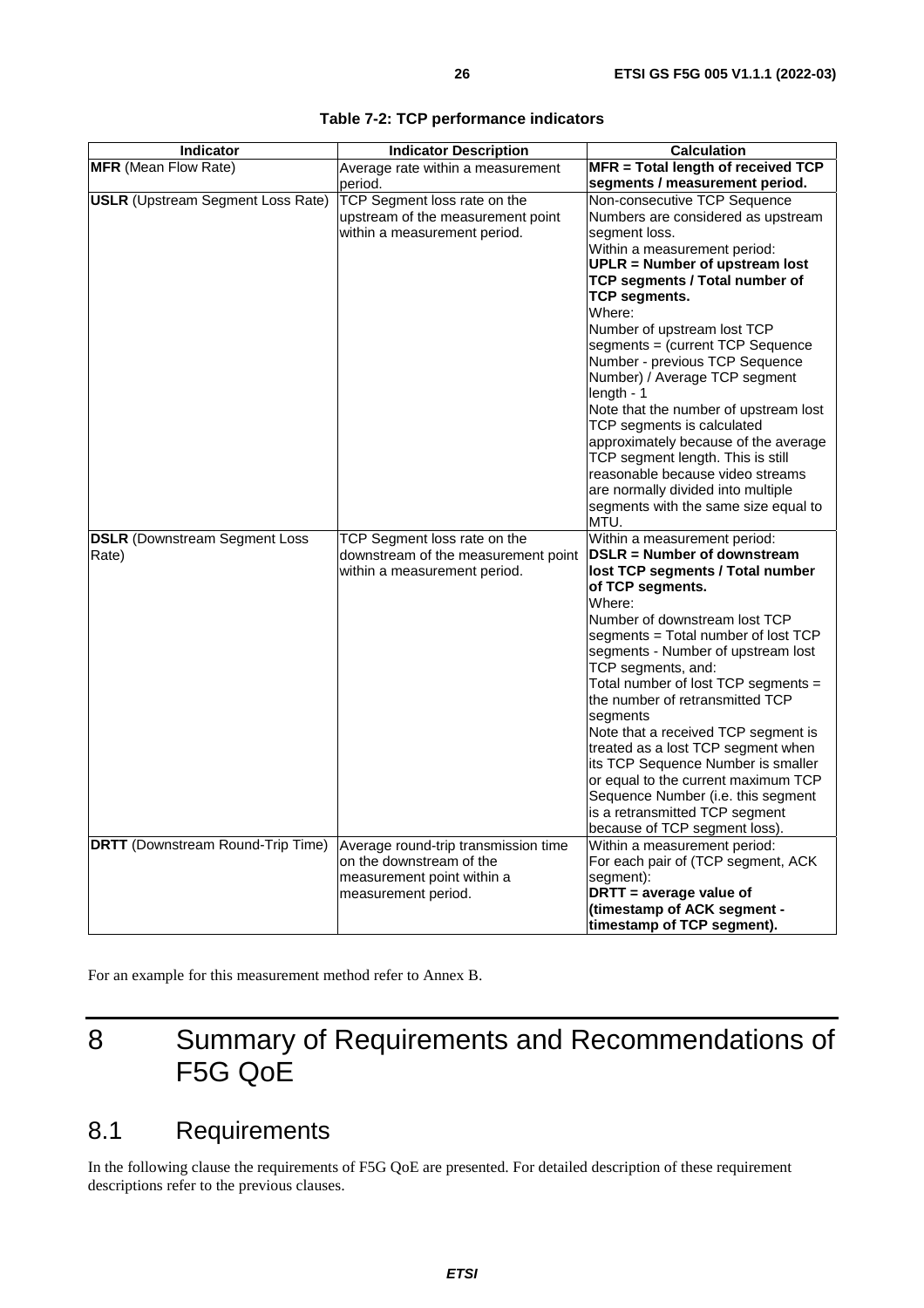- <span id="page-26-0"></span>[Req-1] The F5G network shall support telemetry.
- [Req-2] The F5G network shall support the capability of telemetry to frequently send measured data.
- [Req-3] The F5G network shall support the capability of telemetry to export fine grained statistics.
- [Req-4] The F5G network telemetry interface shall support per-slice QoS measurement data.
- [Req-5] The F5G network shall support end-to-end QoE assessment in the CPN, Access Network, Aggregation Network, and Core Network.
- [Req-6] The F5G network shall support AI-based QoE assessment based on measured network or application performance data.
- [Req-7] The F5G CPN shall provide a mechanism to improve QoE in the customer premises network (residential, enterprise, verticals).
- [Req-8] The F5G service and underlay plane shall support network-layer QoS measurement mechanisms to support QoE assessment and management.
- [Req-9] The F5G service and underlay plane shall support application-layer QoS measurement mechanisms to support QoE assessment and management.

## 8.2 Recommendations

It is recommended that for Cloud VR applications, the methodology to measure the impacting factors are defined and standardized.

It is recommended to study dynamic slice dimensioning and adaptation based on application and service traffic modelling.

It is recommended to study different ways to derive user satisfaction based on the detection of user's behaviour.

It is recommended to study the correlation between subjective experience of new applications and the F5G network performance measurement.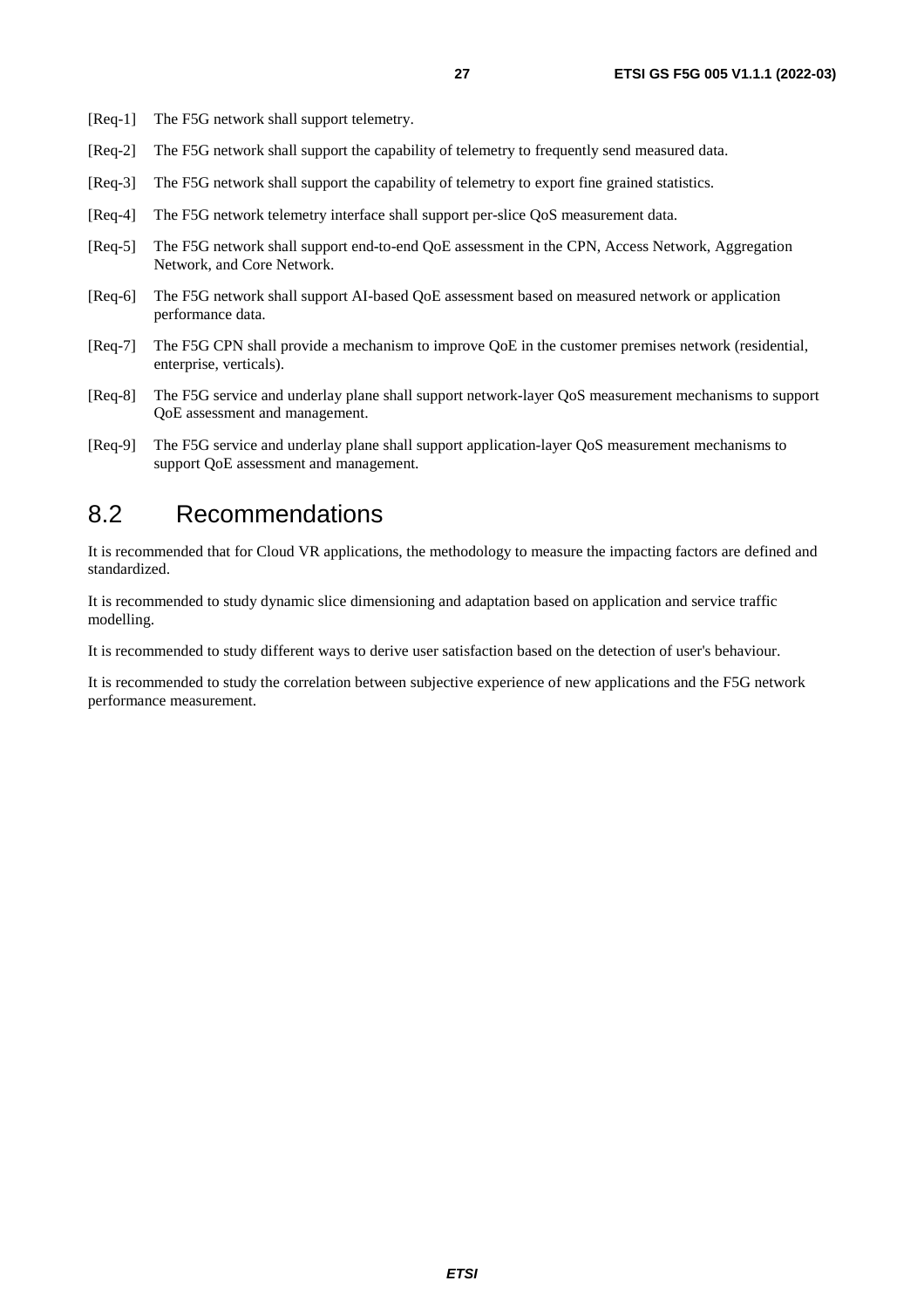## <span id="page-27-0"></span>Annex A (informative): Example of quality monitoring for media services over UDP/RTP

Equipment with Ethernet frame forwarding capability act as the measurement points for the UDP/RTP performance measurement, including the ONUs, CPEs, OLTs, and OTN. The example in Figure A.1 uses the uplink port of OLT (maybe carried by IP/Ethernet or OTN Aggregation Network) as the non-intrusive performance measurement point.



#### **Figure A-1: Example of quality monitoring for media services over UDP/RTP**

- Number of received RTP packets  $= 4$ 
	- 4 packets, with the Sequence Number 1, 2, 5 and 3 are received.
- Number of RTP lost packets  $= 2$ 
	- If (current Sequence Number previous Sequence Number  $1 > 0$ ), packet loss has occurred.
		- In this example the packet loss occurs between the two packet Sequence Numbers 5 and 2.
		- Number of RTP lost packets =  $5 2 1 = 2 > 0$ .
- Number of RTP out-of-order packets = 1
	- If (current Sequence Number < previous Sequence Number), the current packet is an out-of-order packet.
		- In this example packet Sequence Number 3 is an out-of-order packet.
		- 3 < 5 therefore packet 3 is out of order.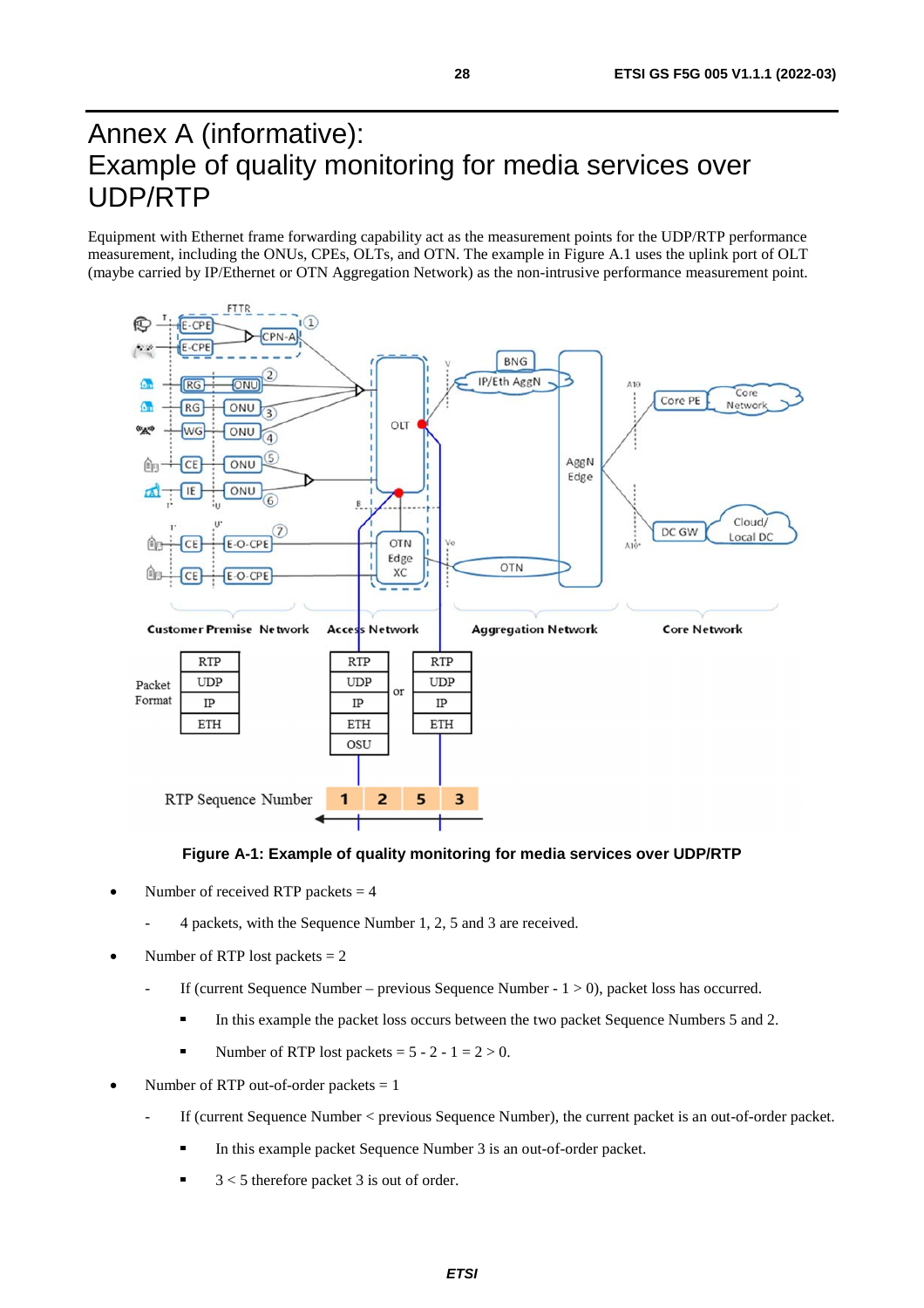- Maximum number of consecutive RTP lost packets  $= 2$ 
	- Maximum number of consecutive RTP lost packets = max (current Sequence Number previous Sequence Number - 1).
		- In this example the maximum consecutive RTP lost packets happens between the two packets with Sequence Number 3 and 5.
		- Maximum number of consecutive RTP lost packets = max  $(5 2 1) = 2$ .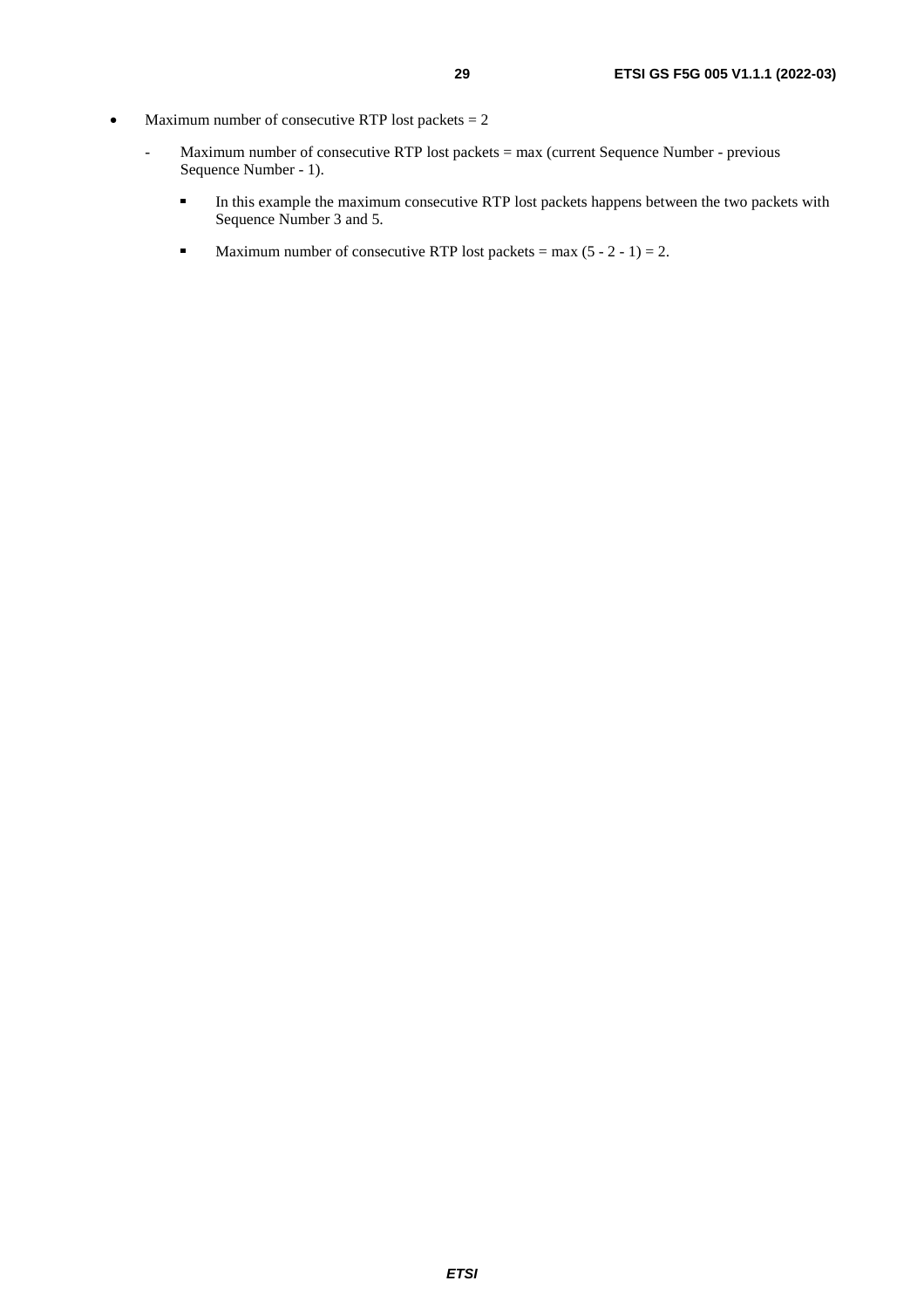## <span id="page-29-0"></span>Annex B (informative): Example of quality monitoring for media services over TCP

Equipment with Ethernet frame forwarding capability is used as the measurement points to test performance indicators, including ONUs, CPEs, OLTs, and OTNs. The example in Figure B.1 uses the uplink port of OLT (may be carried by IP/Ethernet or OTN Aggregation Network) as the non-intrusive performance measurement point.

Ethernet or OTN Aggregation Network) as the measurement point.



#### **Figure B-1: Example of TCP Service Quality Monitoring**

- Assume that  $T1~T3$  is a measurement period, then during  $T1~T3$ :
	- Total number of TCP segments =  $4 + 2 + 1 = 7$
	- Number of upstream lost TCP segments  $= 2$
	- Total number of lost TCP segments  $= 2 + 1 = 3$
	- Number of downstream lost TCP segments =  $3 2 = 1$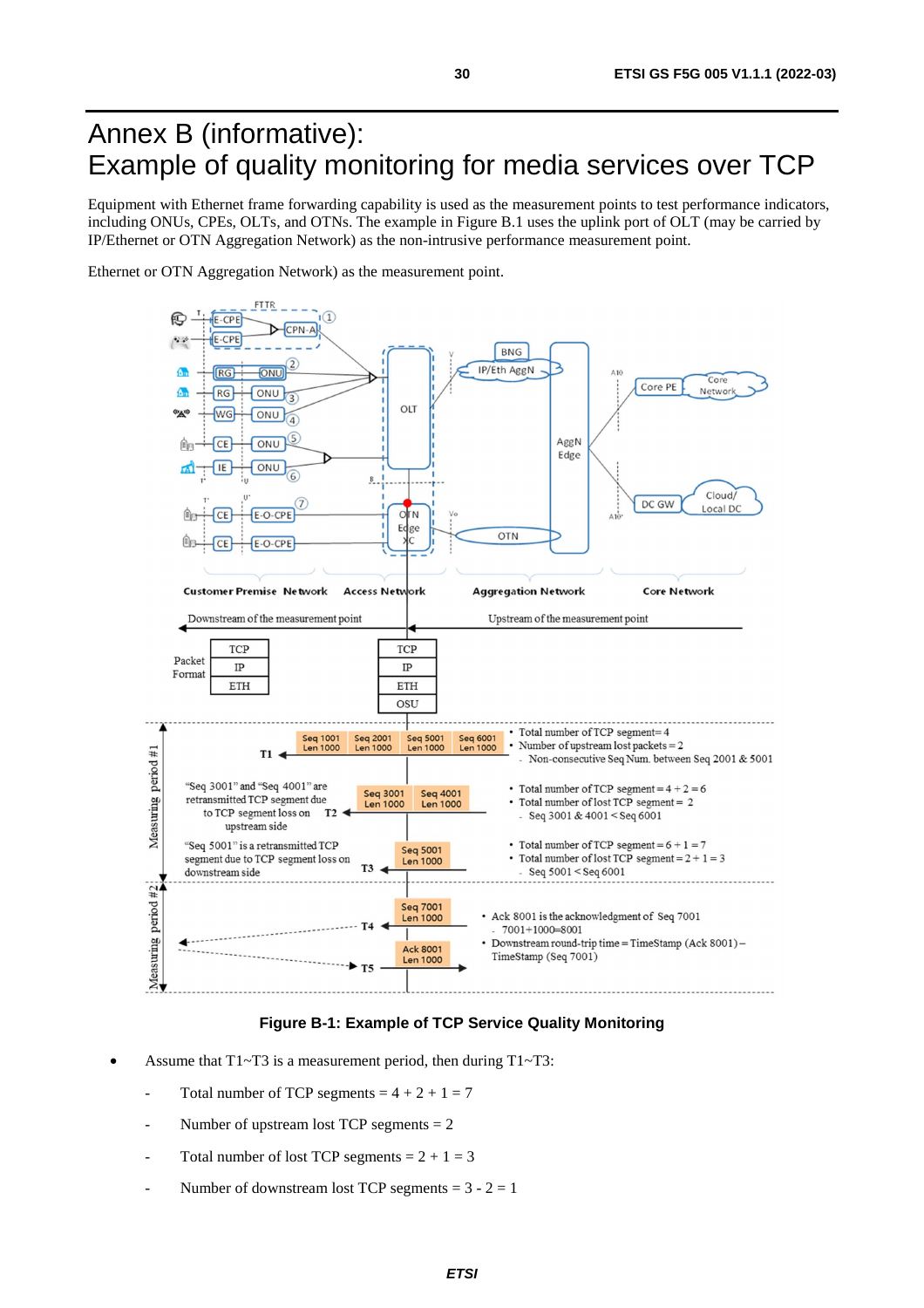- Assume that T4~T5 is another measurement period, then during T4~T5:
	- The round-trip transmission time on the downstream of the measurement point = timestamp of ACK segment - timestamp of TCP segment = T5 - T4